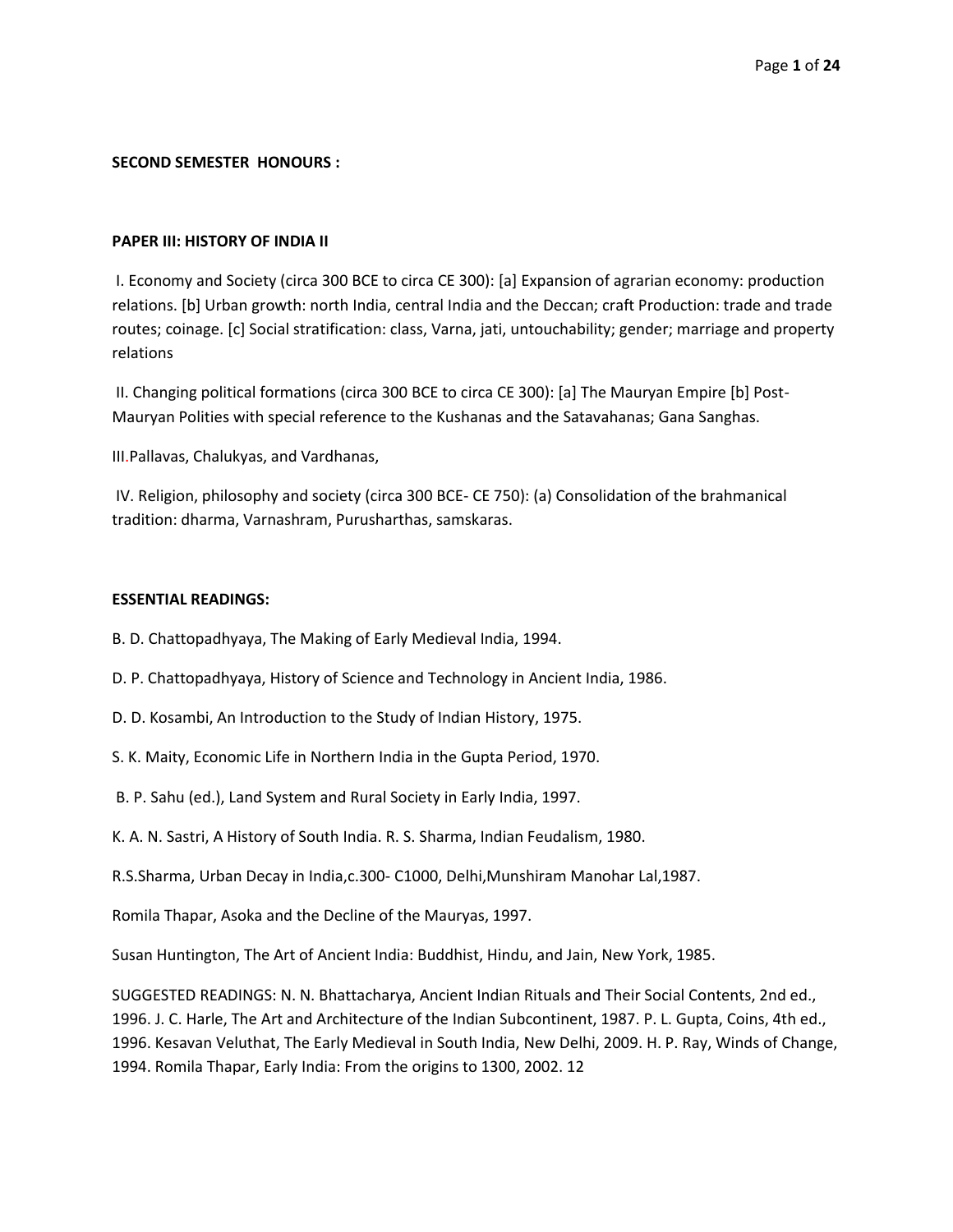### **PAPER IV: SOCIAL FORMATIONS AND CULTURAL PATTERNS OF THE MEDIEVAL WORLD**

I.Roman Republic, Participate and Empire &slave society in ancient Rome: Agrarian economy, urbanization, trade.

II. Crises of the Roman Empire.

III. Economic developments in Europe from the 7th to the 14th centuries: Organization of production, towns and trade,Crisis of feudalism.

IV. Religion and culture in medieval Europe.

V. Societies in Central Islamic Lands: [a] RISE OF ISLAM.

# **ESSENTIAL READINGS**:

Perry Anderson, Passages from Antiquity to Feudalism.

Marc Bloch, Feudal Society, 2 Vols. Cambridge History of Islam, 2 Vols. Georges Duby, The Early Growth of the European Economy. Fontana, Economic History of Europe, Vol. I (relevant chapters). P. K. Hitti, History of the Arabs. P. Garnsey and Saller, The Roman Empire.

### **SUGGESTED READINGS**:

S. Ameer Ali, The Spirit of Islam.

J. Barrowclough, The Medieval Papacy.

Encyclopedia of Islam, Ist ed., 4 vols.

M. G. S. Hodgson, The Venture of Islam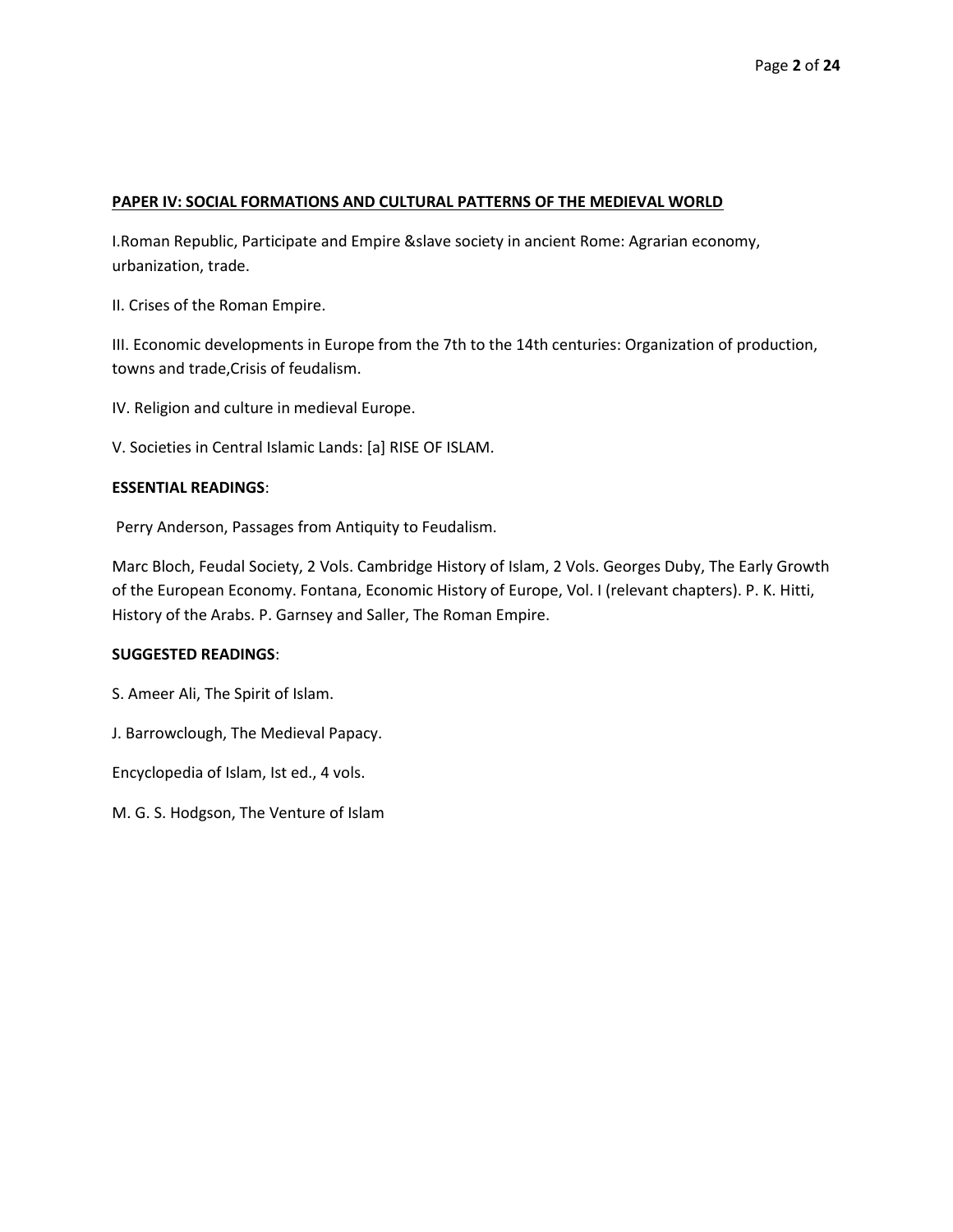# **SECOND SEMESTER DSC :**

### **PAPER-2: HISTORY OF INDIA FROM. C.300TO1206**

I. The Rise & Growth of the Guptas: Administration, Society, Economy, Religion, Art, Literature, and Science &Technology.

II. Harsha & His Times: Harsha's Kingdom, Administration, Buddhism & Nalanda.

III. South India: Polity, Society, and Economy & Culture

IV. Evolution of Political structures of Rashtakutas, Pala &Pratiharas.

V. Emergence of Rajput States in Northern India: Polity, Economy &Society.

VI. Struggle for power in Northern India &establishment of Sultanate.

**REFERENCES:** R. S. Sharma: Indian Feudalism. -India's Ancient Past.

B. D. Chattopadhaya: Making of Early Medieval India.

Derryl N. Maclean: Religion and Society in Arab Sindh.

K. M. Ashraf: Life and Conditions of the People of Hindustan.

M. Habib and K.A. Nizami: A Comprehensive History of India Vol.V.

Tapan Ray Chaudhary and Irfan Habib (ed.): The Cambridge Economic History of India, Vol.I.

Peter Jackson: Delhi Sultanate: A Political and Military History.

Tara Chand: Influence of Islam on Indian Culture.

Satish Chandra: A History of Medieval India, 2 Volumes.

Percy Brown : Islamic Architecture.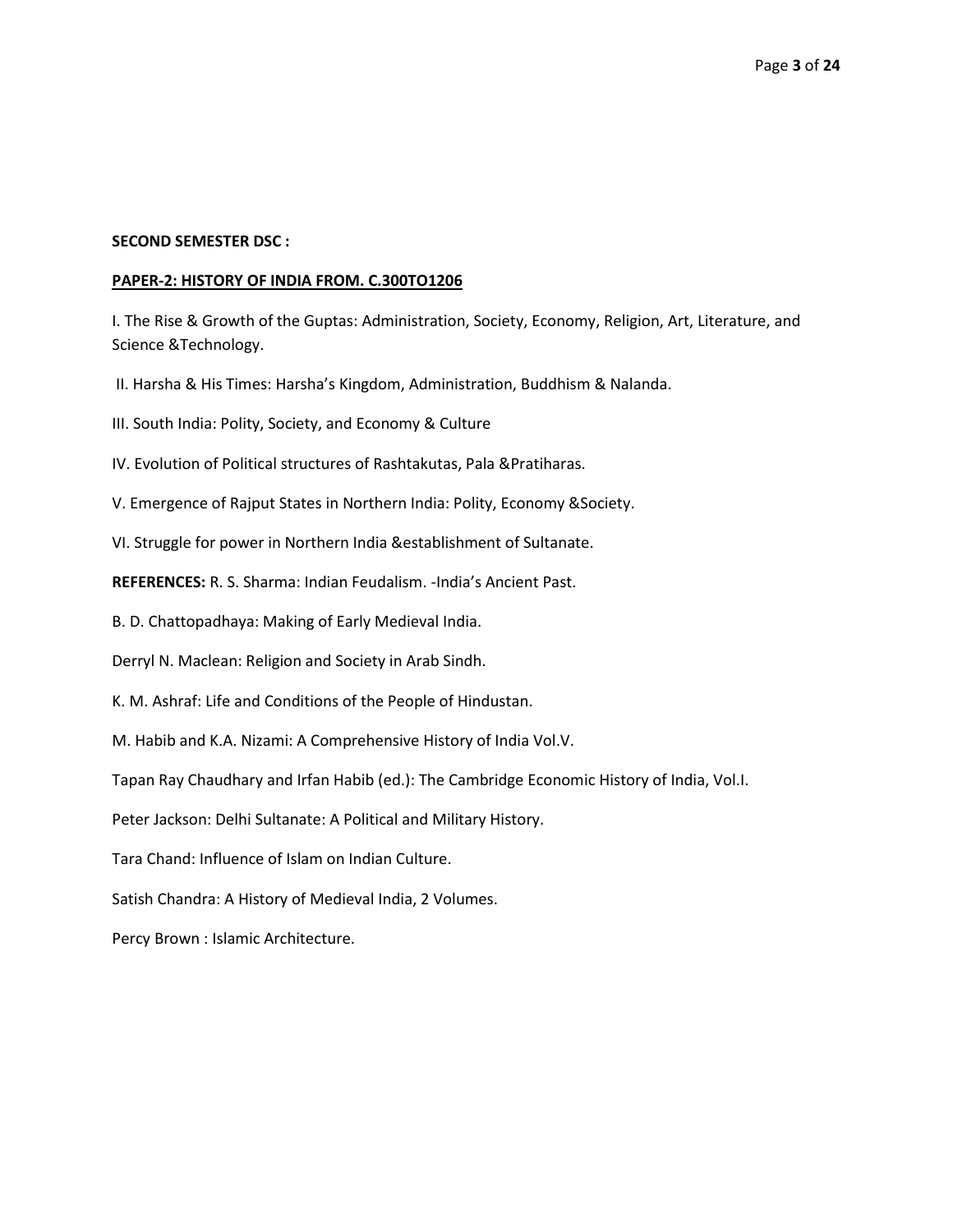#### **FOURTH SEMESTER HONOURS :**

#### **PAPER VIII: RISE OF THE MODERN WEST - II**

I. 17th century European crisis: economic, social and political dimensions.

II. The English Revolution: major issues; political and intellectual currents.

III. Mercantilism and European economics; 17th and 18th centuries

IV. Political and economic issues in the American Revolution.

V. Preludes to the Industrial Revolution.

**ESSENTIAL READINGS**: T.S. Aston and C.H.E. Philpin (eds.), The Brenner Debate.

H. Butterfield, The Origins of Modern Science.

Carlo M. Cipolla, Fontana Economic History of Europe, Vols. II and III.

Carlo M. Cipolla, Before the Industrial Revolution, European Society and Economy, 1000-1700. 3rd ed. (1993)

D.C. Coleman (ed.), Revisions in Mercantilism.

Ralph Davis, The Rise of the Atlantic Economics.

Maurice Dobb, Studies in the Development of Capitalism.

J.R. Hale, Renaissance Europe. R. Hall, From Galileo to Newton.

Christopher Hill, A Century of Revolutions.

Rodney Hilton, Transition from Feudalism to Capitalism.

H.G. Koenigsberger and G.L. Mosse, Europe in the Sixteenth Century.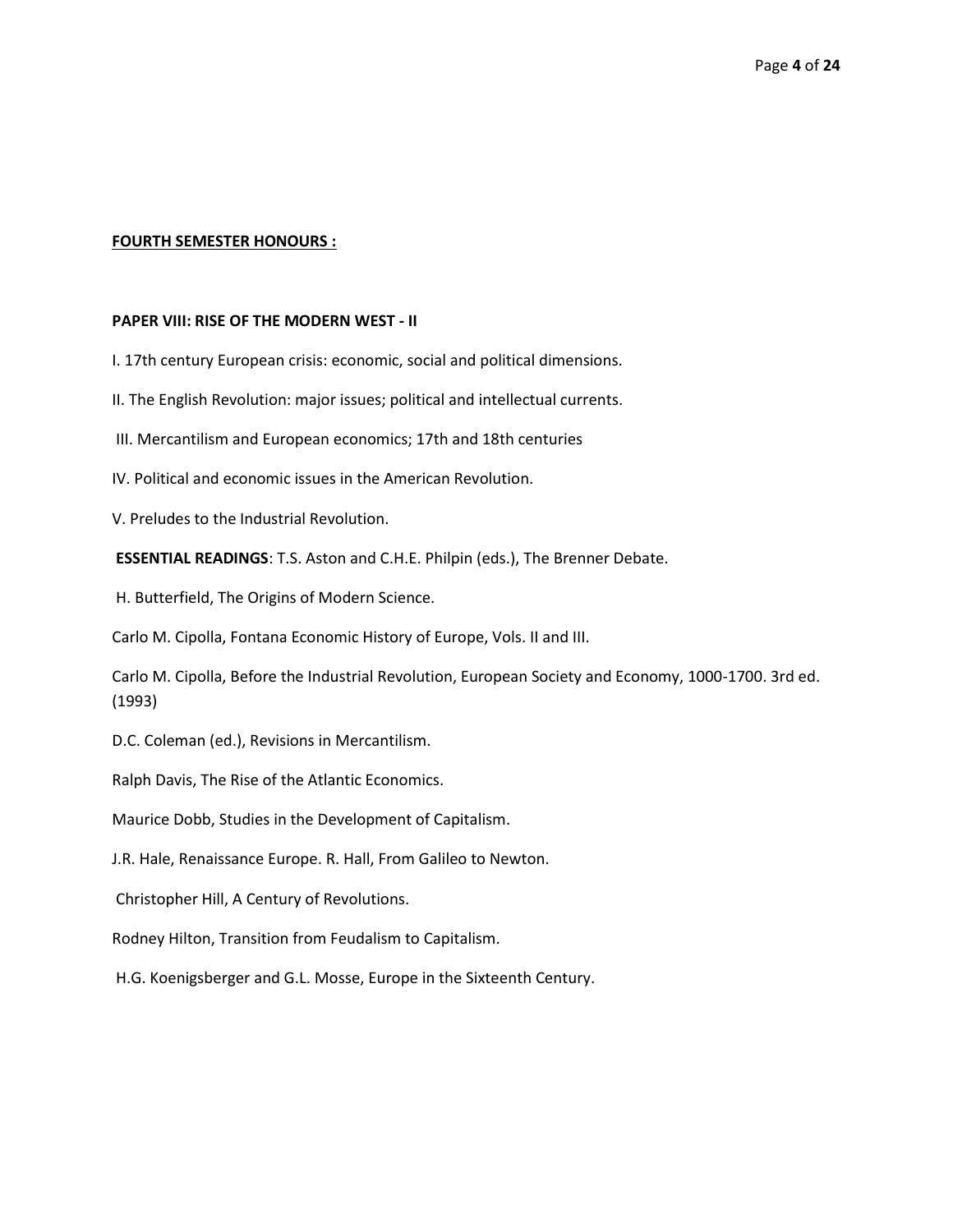Stephen J. Lee, Aspects of European History, 1494 - 1789.

G. Parker, Europe in Crisis, 1598 - 1648.

G. Parker and L.M. Smith, General Crisis of the Seventeenth Century.

J.H. Parry, The Age of Reconnaissance.

Meenaxi Phukan, Rise of the Modern West: Social and Economic History of Early Modern Europe.

V. Poliensiky, War and Society in Europe. 1618 -48.

Theodore K. Rabb, The Struggle for Stability in Early Modern Europe.

V. Scammell, The First Imperial Age: European Overseas Expansion, 1400-1715.

Jan de Vries, Economy of Europe in an Age of Crisis 1600 û 1750.

#### **SUGGESTED READINGS:**

M. S. Anderson, Europe in the Eighteenth Century.

Perry Anderson, The Lineages of the Absolutist State.

Stuart Andrews, Eighteenth Century Europe.

B. H. Slicher von Bath, The Agrarian History of Western Europe. AD. 500 - 1850.

The Cambridge Economic History of Europe. Vol. I - VI.

James B. Collins, The State in Early Modern France, New Approaches to European History.

G. R. Elton, Reformation Europe, 1517 - 1559.

M. P. Gilmore, The World of Humanism. 1453 -1517.

Peter Kriedte, Peasants, Landlords and Merchant Capitalists.

J. Lynch, Spain under the Hapsburgs. Peter Mathias, First Industrial revolution.

Harry Miskimin, The Economy of Later Renaissance Europe: 1460-1600.

Charles A. Nauert, Humanism and the Culture of the Renaissance (1996).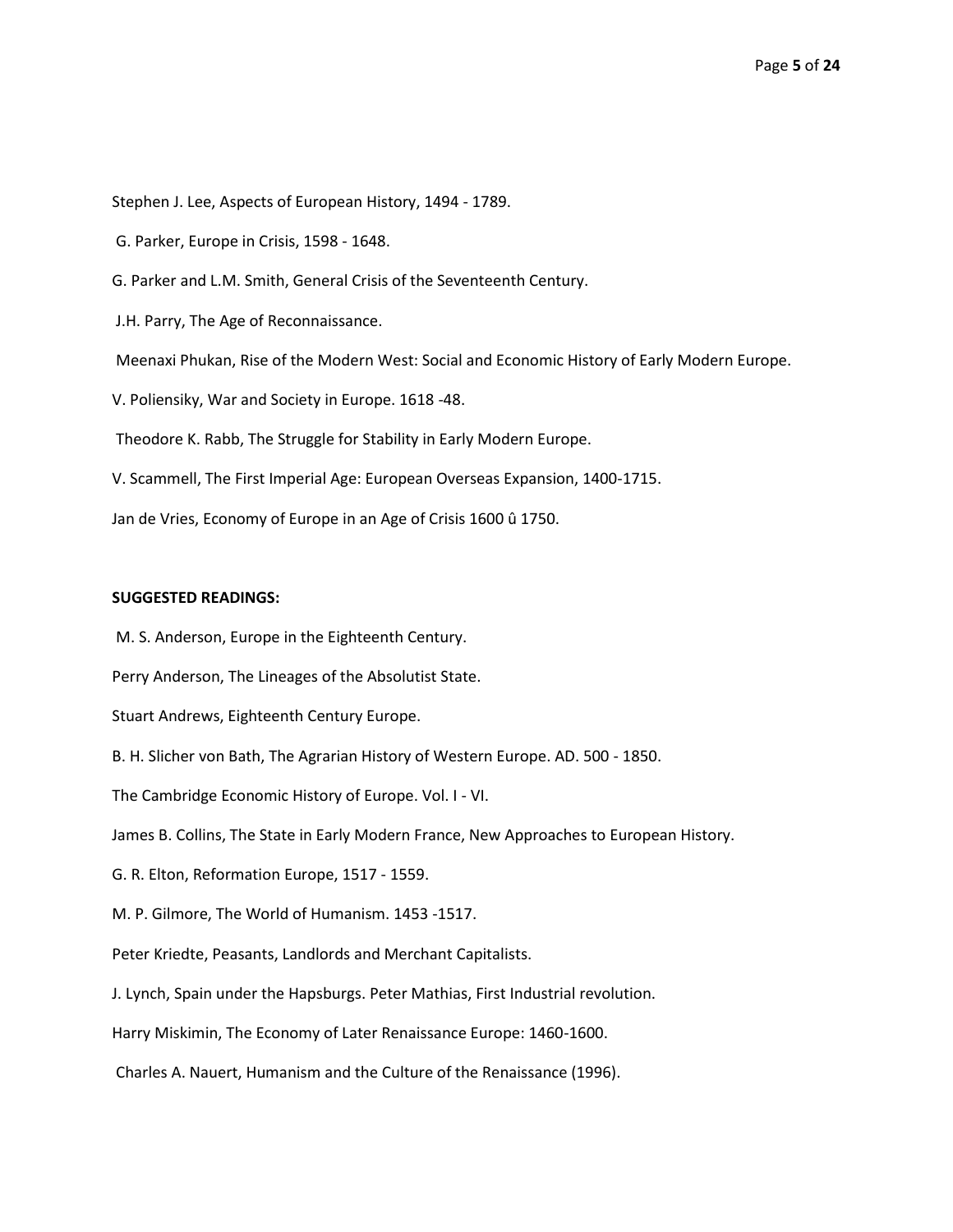The New Cambridge Modern History of Europe, Vols. I - VII.

- L. W. Owie, Seventeenth Century Europe.
- D. H. Pennington, Seventeenth Century Europe.
- F. Rice, The Foundations of Early Modern Europe

# **PAPER IX: HISTORY OF INDIA V (c. 1550 - 1605)**

I. Sources and Historiography: (a) Persian literary culture; translations. (b) Vernacular literary traditions: BENGALI. (c) Modern Interpretations.

II. Establishment of Mughal rule: (a) India on the eve of Babur's invasion. (b) Fire arms, military technology and warfare. (c) Humayun's struggle for empire. (d) Sher Shah and his administrative and revenue reforms.

III. Consolidation of Mughal rule under Akbar: (a) Campaigns and conquests: tactics and technology. (b) Evolution of administrative institutions: Zabt, Mansab, Jagir, Madad-i-Maash. (c) Revolts and resistance.

IV. Political and religious ideals: (a) Inclusive political ideas: theory and practice. (b) Religious tolerance and sulh-i-kul; Sufi mystical and intellectual interventions. (c) Pressure from the Ulema. 22

# **SUGGESTED READINGS:**

J.N. Sarkar, History of Aurangazeb, New Delhi, Orient Longman.

Shekhar Byandyopadhyay, Plassey to Partition, New Delhi, Orient Longman.

Chandra, Satish : History of Medieval India (800-1700) , Orient Longman, 2007.

Essays on Medieval Indian History, OUP, 2003 : State, Society and Culture in Indian History, OUP, 2012

Alam, Muzaffar and Subrahmanyam, Sanjoy: The Mughal State, OUP 2000

Alam, Muzaffar, The Crisis of India in Mughal North India, New Delhi, OUP 2013

Mukhia, H: Perspectives on Medieval India, Delhi 1994Ali, M, Athar: Mughal India Studies in Polity, Ideas, society and culture, New Delhi,OUP, 2013.

Roy Chudhury T K and HabibIrfan (ed.): The Cambridge Economic History of India Vol. I. Seema Alavi, ed., The Eighteenth Century in India, New Delhi, OUP, 2002. Hasan S N: Religion, State and Society in Medieval India Chudhuri KN: Trade and Civilization in Indian Ocean HabibIrfan: Technology in Medieval India 650-1750. ---------------: The Agrarian System of Mughal India 1556-1707, OUP, 2014 (third edition) C.A. Bayly, Rulers, Townsmen & Bazaars, New Delhi, OUP, 2012. P.J. Marshall, The Eighteenth Century in Indian History, New Delhi, OUP, 2003.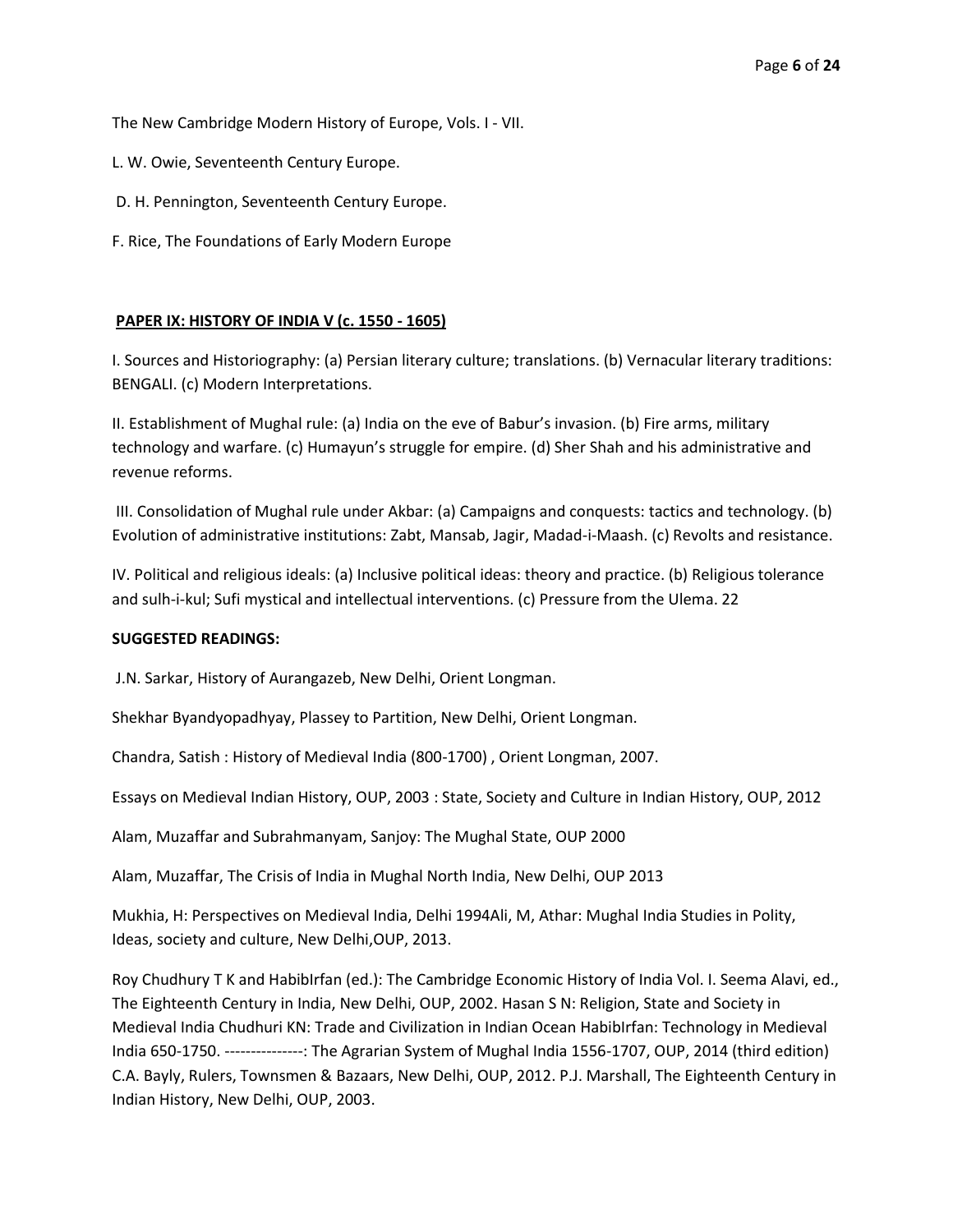Richards J F: The Mughul Empire. Tripathi R P: The Rise and Fall of the Mughul Empire. Some Aspects of Muslim administration Bhadra Goutam: MughulJugeKrishiArthaniti O Krishok Bidroha. Chudhury BinoyBhusan: Banglar Krishi Samajer Gathan. Mukhopadhyay Hirendranath: Bharatbarsher Ithihas. Sarkar J N: Mughul Arthanithi: Sangathan Ebong Karjakram.

Roy Anirudha: Mughal Juger ArthanaitikIthihas. Mukhopadhyay S K: MadhyajugerBharater Adhunik Jiban. Kulkarni, A.R :Maharastrain the Age of Shivaji, Pune, 2002. Meheta, J.L: Advanced History of Medieval India 3 Vols Delhi Sterling Publication. Mishra, Satish: Rise of Muslim Power in Gujrat. Khan I A: Gunpowder and Fire Arms: warfare in medieval India.

# **PAPER X: HISTORY OF INDIA VII (c. 1605 - 1750s)**

I. Sources: Persian and vernacular literary cultures, histories, memoirs and travelogues

II. Political Culture under Jahangir and Shah Jahan: (a) Extension of Mughal rule; changes in mansab and jagir systems; imperial culture.

III. Mughal Empire under Aurangzeb: (a) State and religion under Aurangzeb; issues in the war of succession; policies regarding Religious groups and institutions. (b) Conquests and limits of expansion. (c) Beginning of the crisis: contemporary perceptions; agrarian and jagir crises; revolts.

IV. Visual Culture: Paintings and Architecture.

V. Patterns of Regional Politics: (a) Deccan kingdoms; emergence of the Marathas; Shiva; expansion under the Peshwas. (b) Mughal decline; emergence of successor states. (c) Interpreting eighteenth century India: recent debates.

ESSENTIAL READINGS:

M. Athar Ali, The Mughal Nobility under Aurangzeb.

Muzaffar Alam and Sanjay Subramanian, eds,

The Mughal State, 1526 - 1750.

J.F. Richards, The Mughal Empire.

Satish Chandra, Essays on Medieval Indian History.

Irfan Habib, Agrarian System of Mughal India, 1526 û 1707.

Ashin Dasgupta, Indian Merchants and the Decline of Surat, 1700 - 1750.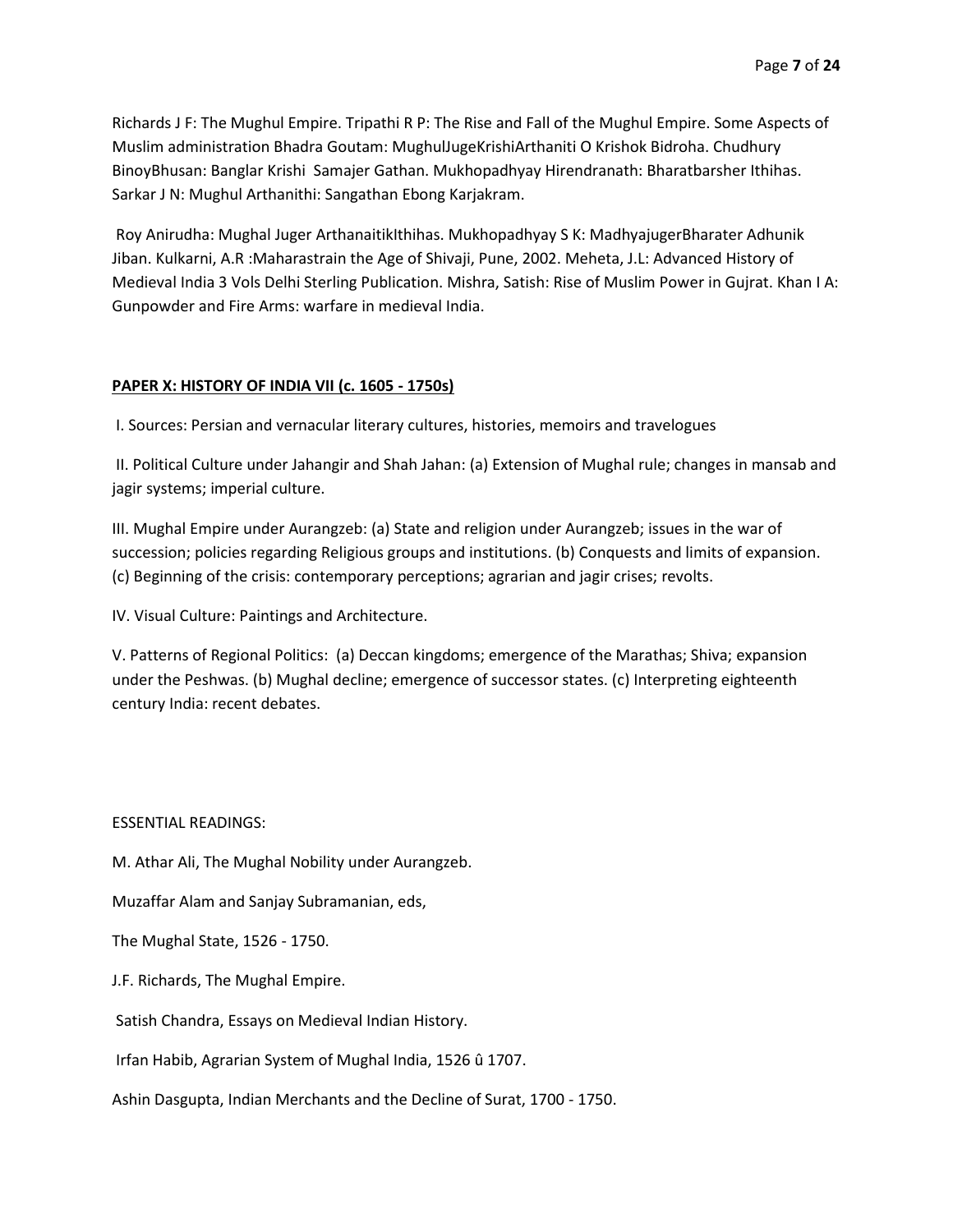Stewart Gordon, The Marathas 1600 - 1818.

Ebba Koch, Mughal Art and Imperial Ideology.

S.A.A. Rizvi, Muslim Revivalist Movements in Northern India.

K. R. Qanungo, Dara Shikoh.

## SUGGESTED READINGS:

S. Nurul Hasan, Religion, State, and Society in Medieval India.

S. Arsaratnam, Maritime India in the Seventeenth Century.

Muzaffar Alam, The Crisis of Empire in Mughal North India.

Catherine Asher, Architecture of Mughal India.

Milo Beach, Mughal and Rajput Paintings.

Satish Chandra, Parties and Politics at the Mughal Court.

Andre Wink, Land and Sovereignty in India.

Harbans Mukhia, The Mughals of India.

J.F. Richards, Mughal Administration in Golconda.

Z.U. Malik, The Reign of Muhammad Shah.

Iqbal Husain, Ruhela Cheiftancies in 18th Century India.

### **FOURTH SEESTER SEC:**

### **PAPER-II: ART APPRECIATION AN INTRODUCTION TO INDIAN ART**

The purpose of this course is to introduce students to Indian art, from ancient to contemporary times, in order to understand and appreciate its diversity and its aesthetic richness. The course will equip students with the abilities to understand art as a medium of cultural expression. It will give students direct exposure to Indian art through visuals, and visits to sites and museums.

I. Prehistoric and protohistoric art: Rock art; Harappan arts and crafts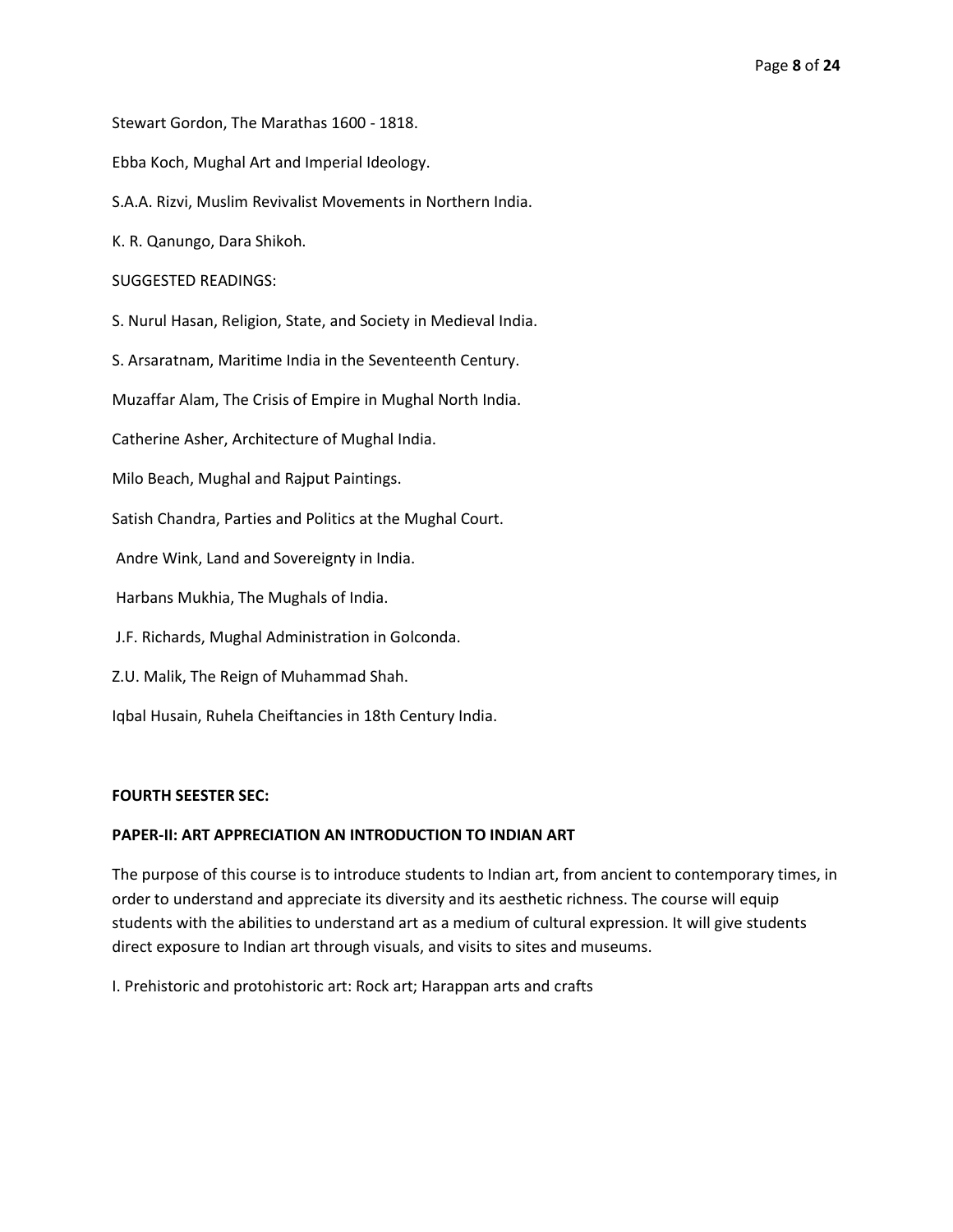II. Indian Art (c. 600 CE – 1200 CE) : Temple forms and their architectural features Early illustrated manuscripts and mural painting traditions Early medieval sculpture: style and iconography Indian bronzes or metal icons

III. Indian art and architecture (c. 1200 CE – 1800 CE) : Sultanate and Mughal architecture Miniature painting traditions: Mughal, Rajasthani,Pahari Introduction to fort, palace and haveli architecture

IV. Modern and Contemporary Indian art and Architecture: The Colonial Period Art movements: Bengal School of Art, Progressive Artists Group, etc. Major artists and their artworks Popular art forms (folk art traditions)

# **ESSENTIAL READINGS:**

Neumayer, Erwin, Lines of Stone: The pre-historic rock-art of India, South Asia Books, 1993.

Goswamy, B.N., Essence of Indian Art, Asian Art Museum of San Francisco, 1986.

Huntington, Susan, The Art of Ancient India: Hindu, Buddhist, Jain, Weatherhill, 1985.

Guha-Thakurta, Tapati, The making of a new modern Indian art: Aesthetics and nationalism in Bengal, 1850-1920, Cambridge University Press, 1992.

# **SUGGESTED READINGS:**

Mitter, Partha, Indian Art, Oxford History of Art series, Oxford University Press, 2001. Dhar, Parul Pandya, ed., 2011, Indian Art History Changing Perspectives, New Delhi: D.K. Printworld and National Museum Institute (Introduction). Beach, M.C., The New Cambridge History of India I: 3, Mughal and Rajput Painting, Cambridge University Press, 1992. Ray, Niharranjan, An Approach to Indian Art, Calcutta, 1970.

# **UNDERSTANDING POPULAR CULTURE**

The paper examines some popular cultures expressed in different mediums like visual, oral and cultural. In the process of their evolution, these cultures eclectically draw from traditions, articulate anxieties, and even give rise to new traditions. The paper endeavours to equip students with understanding such phenomena historically, with special reference to India. It is imperative that the students use electronic devices to view, record, and document the subject matter.

I. Introduction: Defining popular culture and understanding it historically.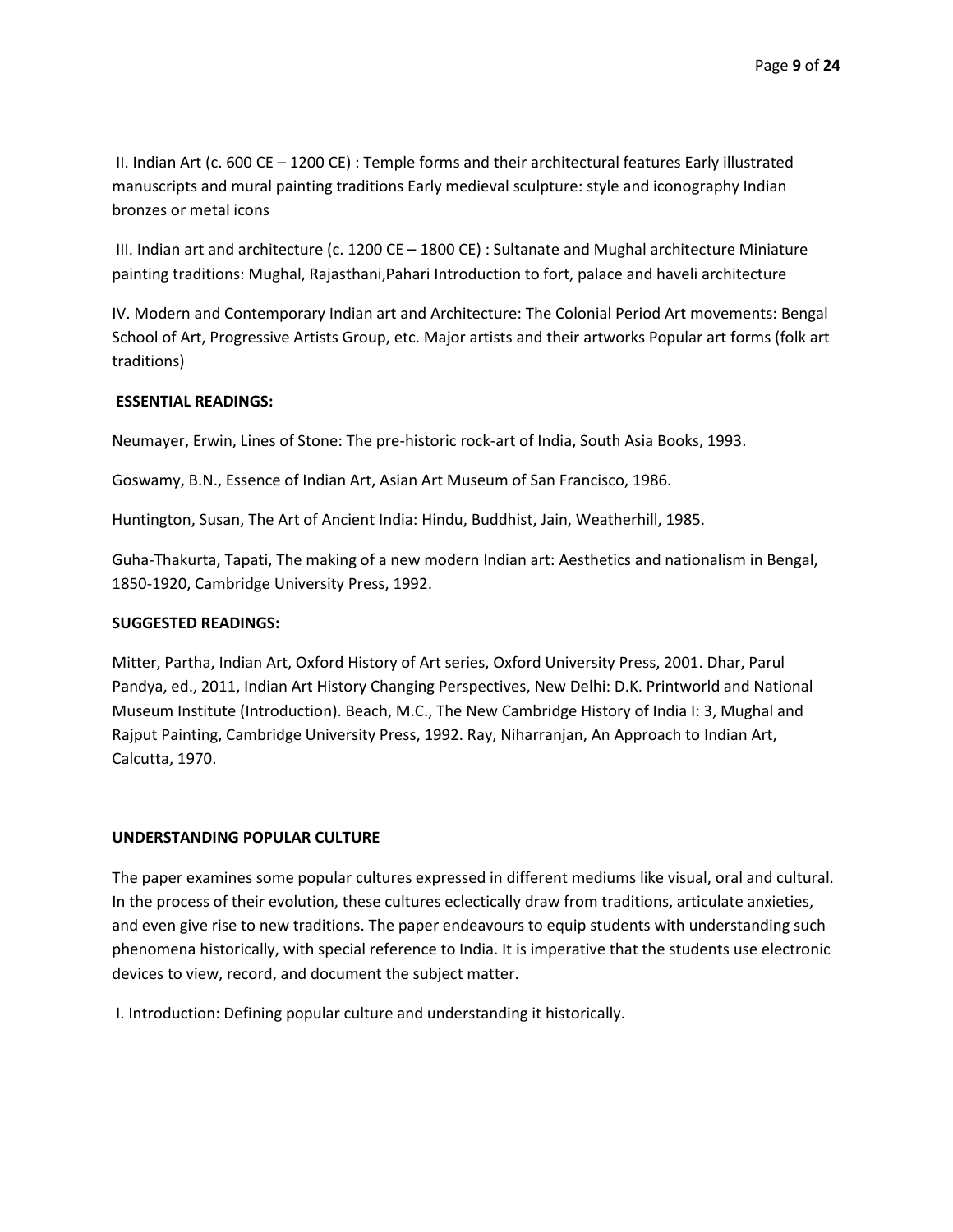II. Performance: Theatre; music; folk tales/songs/swang and Nautanki:Identifying themes, functionality, anxieties

III. The audio-visual: cinema and television: Indian cinema: Mapping the influence of the national struggle for independence (1930s and 40s); Idealized nationalism (1950s), disillusionment and the antiestablishment mood (1970s and 80s); documentary films Expressions of popular culture in television.

IV. Fairs, Festivals and Rituals: Disentangling mythological stories, patronage, regional variations.

V. Popular culture in a globalized world: The impact of the Internet and audiovisual media.

**ESSENTIAL READINGS**: Dissanayake, W. and K. M. Gokul Singh, Indian Popular Cinema, Trentham Book, London, 2004. John Storey, Cultural Theory and Popular Culture, London, 2001. Oberoi, Patricia, Freedom and Destiny: Gender, Family and Popular Culture in India, Delhi, 2009. Christopher Princy, Camera Indica: The Social Life of Indian Photographs, Chicago, 1998.

**SUGGESTED READINGS**: Pankaj Rag, Dhuno ke Yatri, Rajkamal, New Delhi, 2006 (Hindi). Ramanujan, A.K. Folktales from India: A Selection of Oral Tales from TwentyTwo Languages (Only Introduction). Ramaswamy, V. 'Women and the 'Domestic' in Tamil Folk Songs' in Kumkum Sangari and Uma Chakravarti, eds.,

From Myths to Markets: Essays on Gender, Shimla, 1999. Singh, Lata (ed.), Theatre in Colonial India: Playhouse of Power, New Delhi,

FORTH SEMESTER DSC :

PAPER-4: HISTORY OF INDIA: 1707-1950.

I. Expansion &consolidation of Colonial Power up to 1857.

II. Uprising of 1857: Causes, Nature and Aftermath.

III. Colonial economy: Agriculture, Trade & Industry.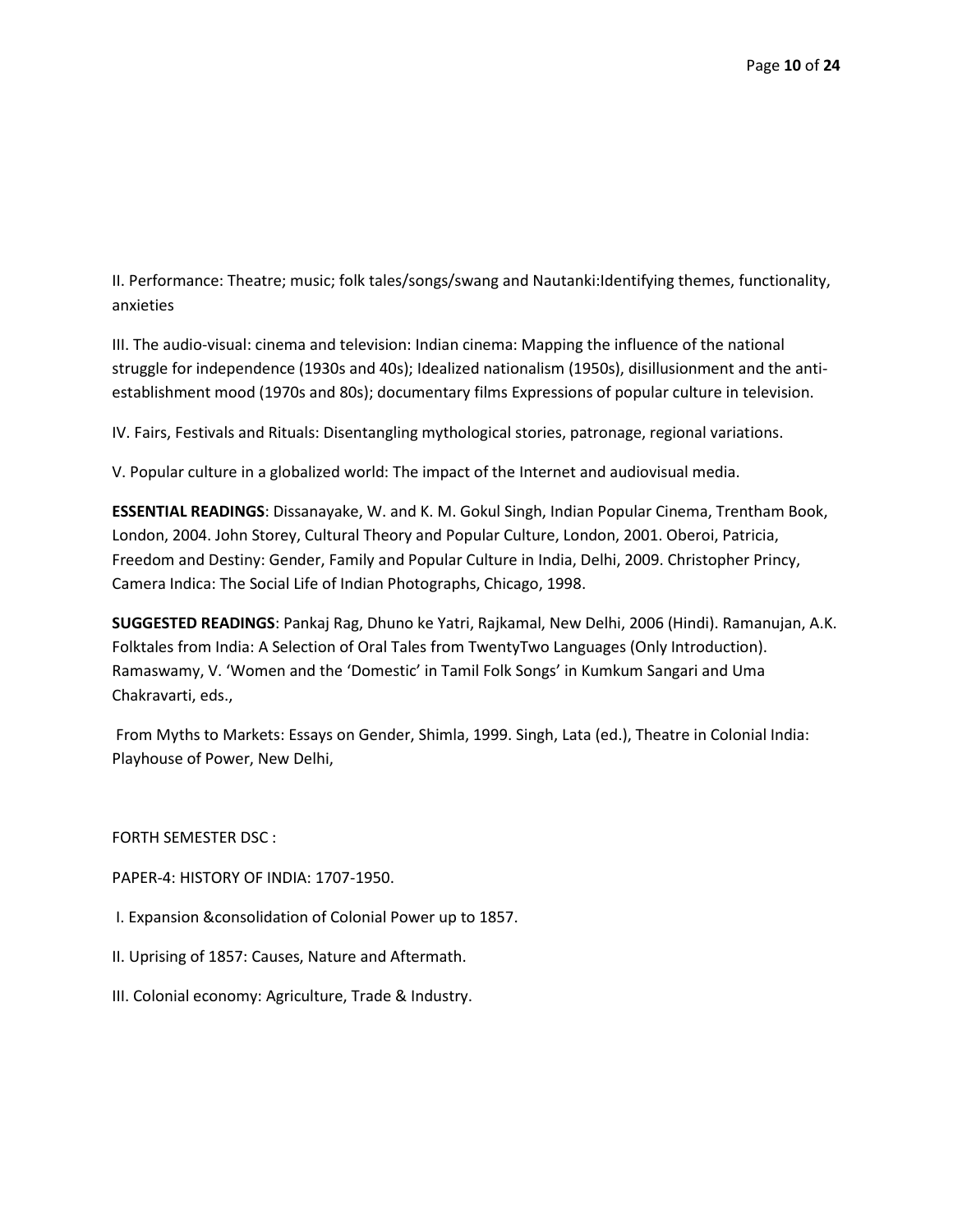IV. Socio-Religious Movements in the 19th century.

V. Emergence and Growth of Nationalism .

VII. Communalism: Genesis, Growth and partition of India.

#### **REFERENCES:**

Sugata Bose and Ayesha Jalal: Modern South Asia: History, Culture, Political Economy, New Delhi, 1998.

Sekhar Bandyopadhyay, From Plassey to Partition.

Barbara D. Metcalf and T.R. Metcalf, A Concise History of India, Cambridge, 2002.

C.A. Bayly: An Illustrated History of Modern India 1600 - 1947, London 1990.

Sumit Sarkar, Modern India 1885 in 1947,

Mamillan, 1983. Mushirul Hasan, John Company to the Republic: A story of Modern India.

R.P. Dutt, India Today. Thomas Metcalf, Ideologies of the Raj.

R. Jeffery and J Masseloss, From Rebellion to the Republic.

Bipan Chandra, Nationalism and Colonialism.

Urvashi Butalia, The Other side of Silence.

Francine Frankel, India's Political Economy 1947- 1977.

Parul Brass, The Politics of India since Independence.

Lloyd and Susan Rudolph, In Pursuit of Laxmi: the Political Economy of the 75 Indian State, Chicago, 1987.

Bipan Chandra, Aditya Mukherjee, India after Independence, Viking, 1999.

Gail Omvedt, Dalits and Democratic Revolution.

Ramachandra Guha, The Fissured Land.

K.G. Subramanian, The Living Tradition: Perspectives on Modern Indian Art.

Radha Kumar, A History of Doing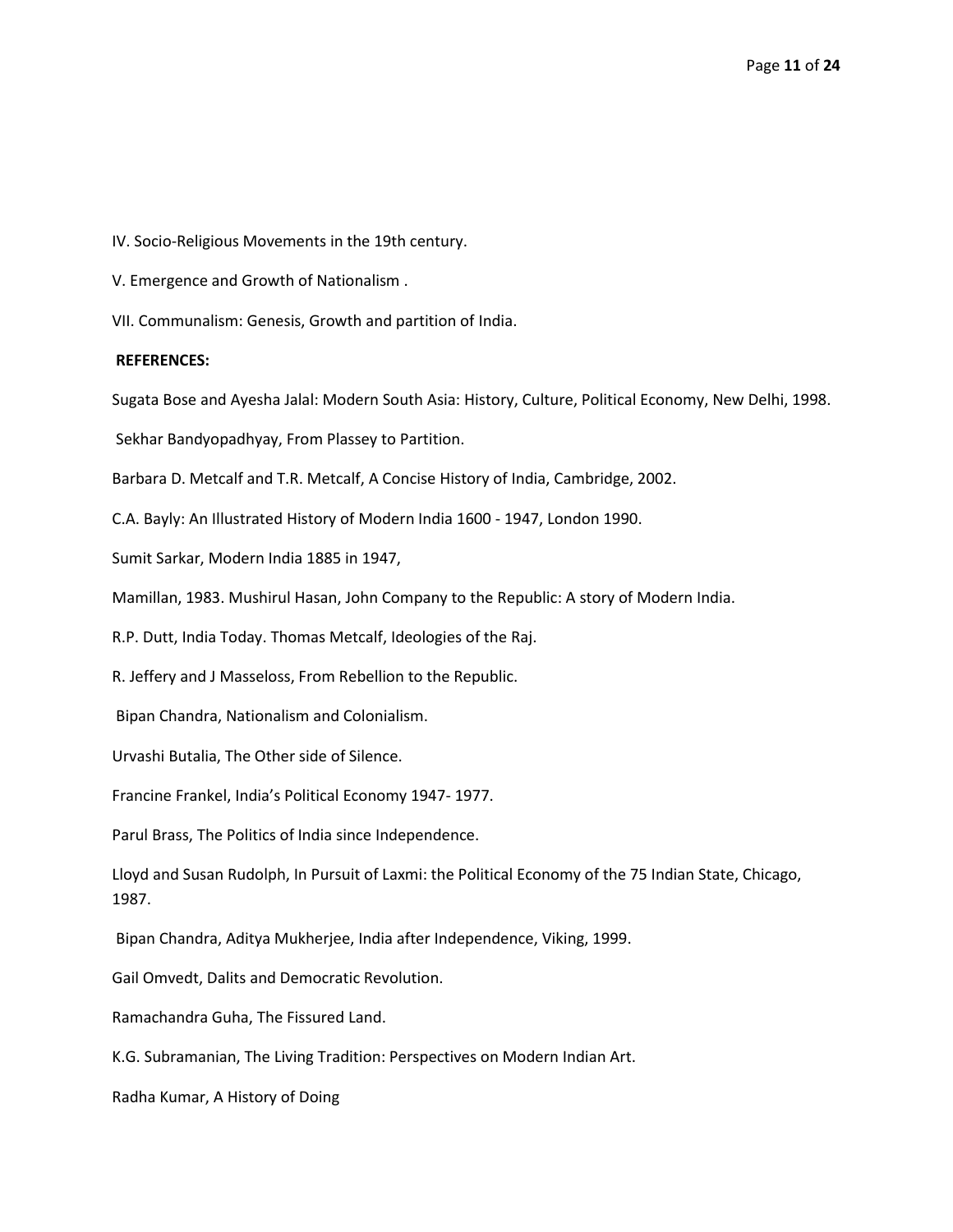### **SIXTH SEMESTER HONOURS :**

# **PAPER XIII: HISTORY OF INDIA VIII (c. 1857 - 1950)**

I. Cultures changes and Social and Religious Reform Movements: [a] The advent of printing and its implications. [b] Reform and Revival: Brahmo Samaj, Prarthna Samaj, and Ramakrishna and Vivekananda, Arya Samaj, Wahabi, Deoband, Aligarh and Singh Sabha Movements. [c] Debates around gender.

II. Nationalism: Trends up to 1919: [a] Political ideology and organizations, formation of INC. [b] Moderates and extremists. [c] Swadesi movement. [d] Revolutionaries .

III. Gandhian nationalism after 1919: Ideas and Movements: [a] Mahatma Gandhi: his Perspectives and Methods. [b] (i) Impact of the First World War; (ii) Rowlett Satyagraha and Jallianwala Bagh; (iii) Non-Cooperative and Civil Disobedience; (iv) Provincial Autonomy, Quit India and INA.

IV. Communalism: Ideologies and practices, RSS, Hindu Maha Sabha, Muslim League.

V. Independence and Partition: [a] Negotiations for independence, and partition. [b] Popular movements. [c] Partition riots.

VI. Emergence of a New State: [a] Making of the Constitution. [b] Integration of princely states. [c] Land reform and beginnings of planning.

### **ESSENTIAL READINGS:**

Judith Brown, Gandhi's rise to Power, 1915-22.

Paul Brass, The Politics of India Since Independence, OUP, 1990.

Bipan Chandra, Nationalism and Colonialism in Modern India, 1979.

Bipan Chandra, Rise and Growth of Economic Nationalism in India. Mohandas K. Gandhi, An Autobiography or The Story of My Experiments with Truth. Ranajit Guha, ed., A Subaltern Studies Reader. Peter Hardy, Muslims of British India. Mushirul Hasan, ed., India's Partition, Oxford in India Readings. D.A. Low, ed., Congress and the Raj. John R. McLane, Indian Nationalism and the Early Congress. Jawaharlal Nehru, An Autobiography. Gyanendra Pandey, The Construction of Communalism in colonial north India. Sumit Sarkar, Modern India, 1885-1947. Anil Seal, Emergence of Indian Nationalism. Ram Lakhan Shukla (ed.), Adhunik Bharat ka Itihas. Eleanor Zelliot, From Untouchable to Dalit: Essays on the Ambedkar Movement.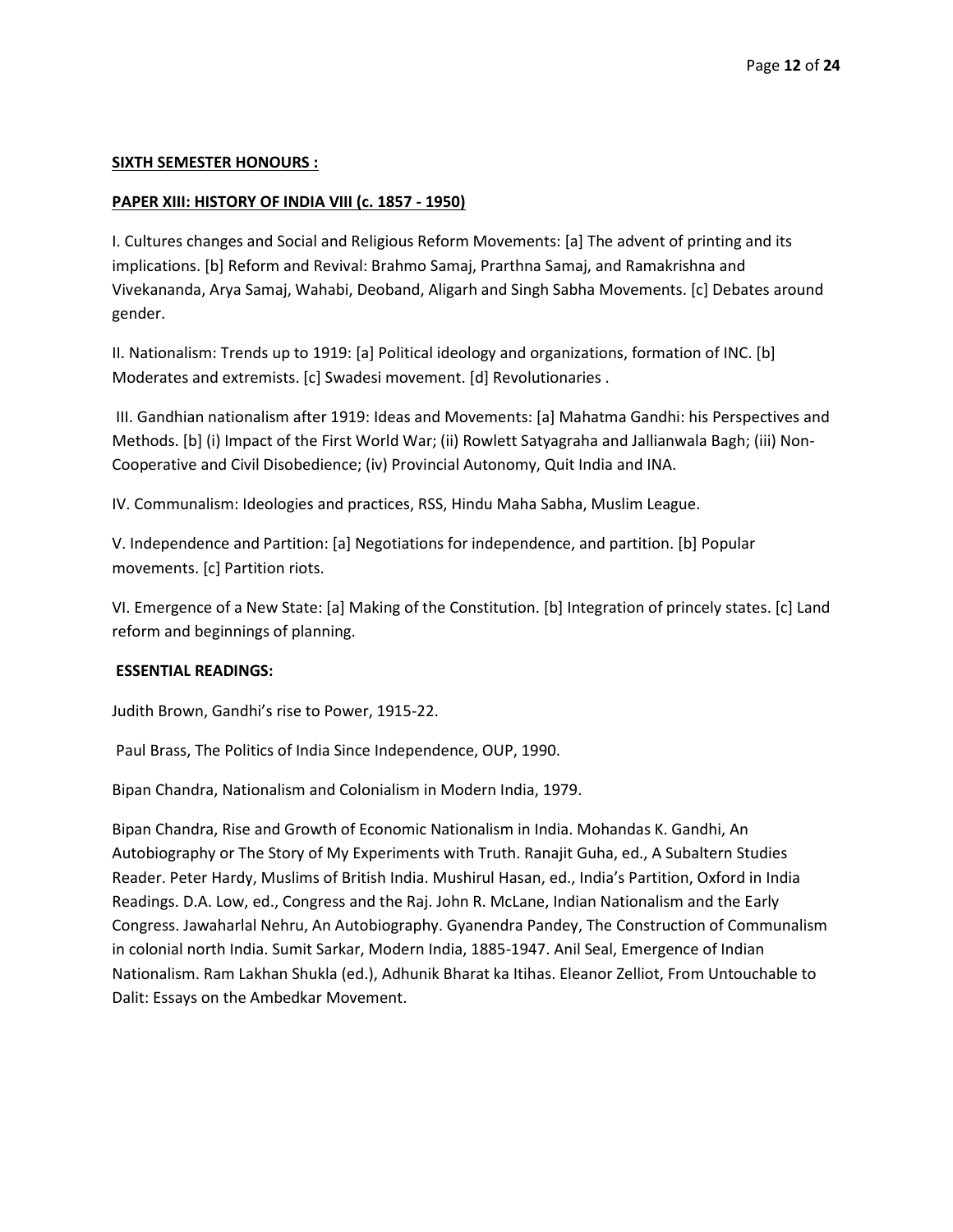#### **SUGGESTED READINGS:**

Judith Brown, Gandhi: (et al) A Prisoner of Hope. Bipan Chandra, Communalism in Modern India, 2nd ed., 1987. Bipan Chandra, K.N. Panikkar, Mridula Mukherjee, Sucheta Mahajan and Aditya Mukherjee, India's, Struggles for Independence. A.R. Desai, Social Background of Indian Nationalism. A.R. Desai, Peasant Struggles in India. Francine Frankel, India's Political Economy, 1947-77. Ranajit Guha, and G.C. Spivak, eds. Select Subaltern Studies. Charles Heimsath, Indian Nationalism and Hindu Social Reform. F. Hutchins, Illusion of Permanence. F. Hutchins, Spontaneous Revolution. V.C. Joshi (ed.), Rammohan Roy and the process of Modernization in India. J.Krishnamurti, Women in Colonial India.

### PAPER **XIV: HISTORY OF MODERN EUROPE II (c. 1780 - 1939)**

I. Liberal Democracy, Working Class Movements and Socialism in the 19th and 20th Centuries: [a] The struggle for parliamentary democracy and civil liberties in Britain. [b] Forms of protest during early capitalism: food riots in France and England [c] Early socialist thought; Marxian Socialism û the First and the Second International. [d] German Social Democracy, Politics and Culture.

#### II. The Bolshevik Revolution of 1917

III. Imperialism, War, and Crisis: c. 1880 û-1939: 33 [a] Theories and mechanisms of imperialism; growth of Militarism; Power blocks and alliances: expansion of European empires - War of 1914 - 1918 [b] The post 1919 World Order: economic crises, the Great Depression and Recovery. [c] Fascism and Nazism. [d] The Spanish Civil War. [e] Origins of the Second World War.

**ESSENTIAL READINGS**: Gerald Brennan: The Spanish Labyrinth: An Account of the Social and Political Background of the Civil War. C.M. Cipolla: Fontana Economic History of Europe, Volume II the Present (1981). I : The Industrial Revolution. Norman Davies, Europe. J. Evans: The Foundations of a Modern State in 19th Century Europe. T.S. Hamerow: Restoration, Revolution and Reaction: Economics and Politics in Germany [1815 - 1871]. E.J. Hobsbawn : The Age of Revolution. Lynn Hunt: Politics, Culture and Class in the French Revolution. James Joll, Europe since 1870. David Landes: Promctheus Unbound. 34 George Lefebvre, Coming of the French Revolution. George Lichtheim: A Short History of Socialism. Peter Mathias, First Industrial Revolution. Alec Nove: An Economic History of the USSR. Andrew Porter, European Imperialism, 18760 -1914 (1994). Antbony Wood, History of Europe, 1815 û 1960 (1983). Stuart Woolf: History of Italy, 1700 û 1860.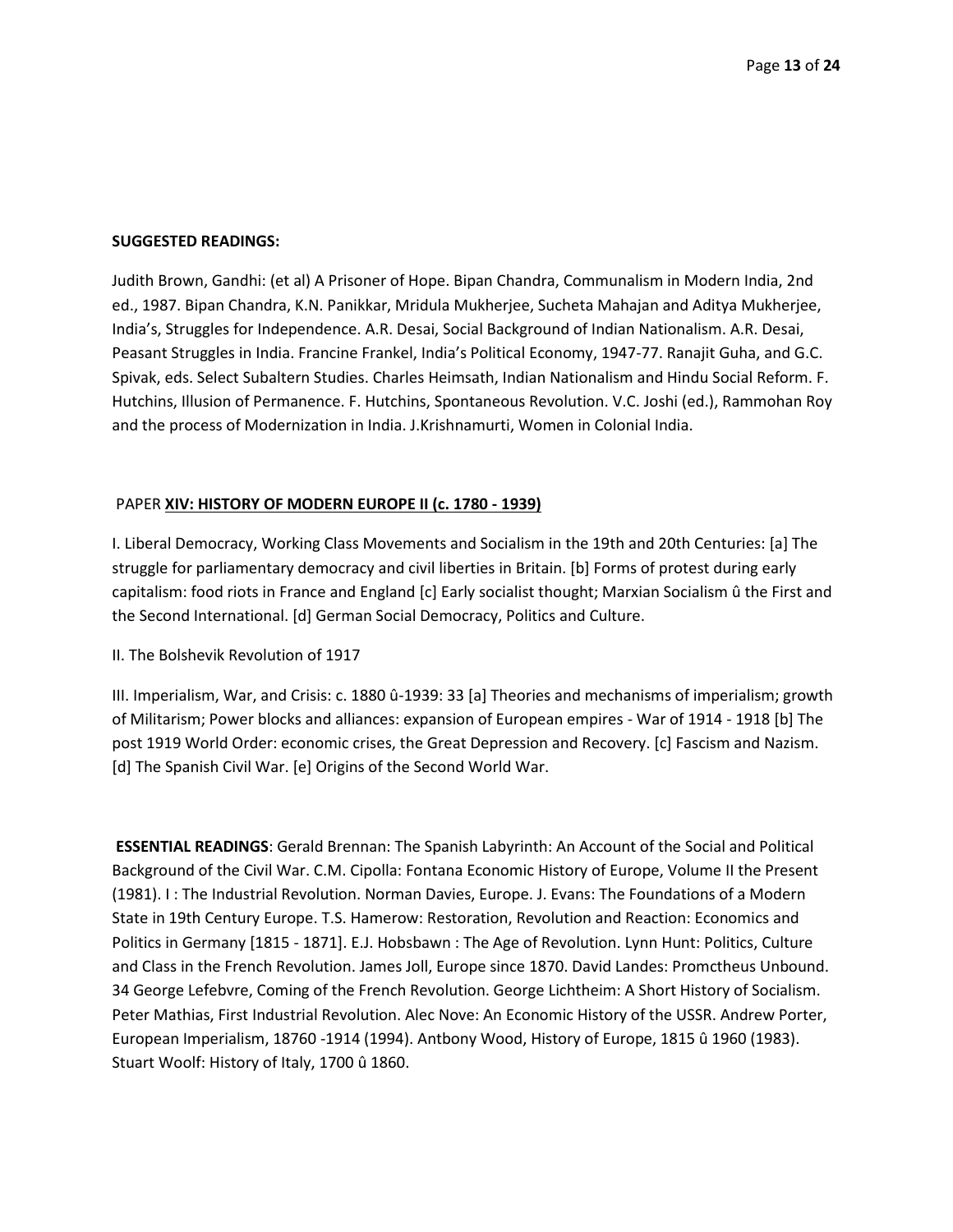#### **SUGGESTED READINGS:**

G. Barrowclough, An Introduction to Contemporary History. Fernand Braudel, History and the Social Science in M. Aymard and H. Mukhia eds. French Studies in History, Vol. I (1989). Maurice Dobb: Soviet Economic Development since 1917. M. Perrot and G. Duby [eds.]: A History of Women in the West, Volumes 4 and 5. H.J. Hanham; Nineteenth Century Constitution, 1815 û 1914. E.J. Hobsbawm, Nations and Nationalism. Charles and Barbara Jelavich: Establishment of the Balkan National States, 1840 û 1920. James Joll, Origins of the First World war (1989). Jaon B. Landes: Women and the Public Sphere in the Age of the French Revolution. David lowenthal, The Past is a Foreign Country. Colin Licas: The French Revolution and the Making of Modern Political Culture, Volume 2. Nicholas Mansergh: The Irish Question, 1840 - 1921. K.O. Morgan: Oxford Illustrated History of Britain, Volume 3 [1789 - 1983]. R.P. Morgan: German Social Democracy and the First International. N.V. Riasanovsky: A History of Russia. J.M. Robert, Europe 1880 - 1985. J.J. Roth (ed.), World War I: A Turning Point in Modern History. Albert Soboul: History of the French Revolution (in two volumes). Lawrence Stone, History and the Social Sciences in the Twentieth Century, The Past and the Present (1981). Dorothy Thompson: Chartists: Popular Politics in the Industrial Revolution. E.P. Thompson: Making of the English Working Class. Michel Vovelle, fall of the French Monarchy (1984). H. Seton Watson: The Russian Empire. Raymond Williams: Culture and Society.

#### **SIXTH SEMESTER HONOURS DSE :**

### **PAPER V: HISTORY OF AFRICA (c1500-1960s)**

I. Patterns of Colonization: [a] Informal empire in the 19th century. [b] European imperialism and the partition of Africa.

II. Structures of Colonial Control: [a] The French in the Maghreb and West Africa. [b] The British in East, West and Southern Africa. [c] The Belgians in Congo.

III. Economic Transformations: [a] Agriculture and forests. [b] Mining.

IV. Emergence of New Identities: [a] Islam, Christianity and indigenous religious. [b] Race and class in colonial South Africa. [c] Language, education and cultural forms.

V. Popular Protests, Rebellions and National Liberation Movements: [a] Peasants. [b] Labour. [c] Nationalist movements in Algeria, China, Kenya, Congo, Angola and South Africa.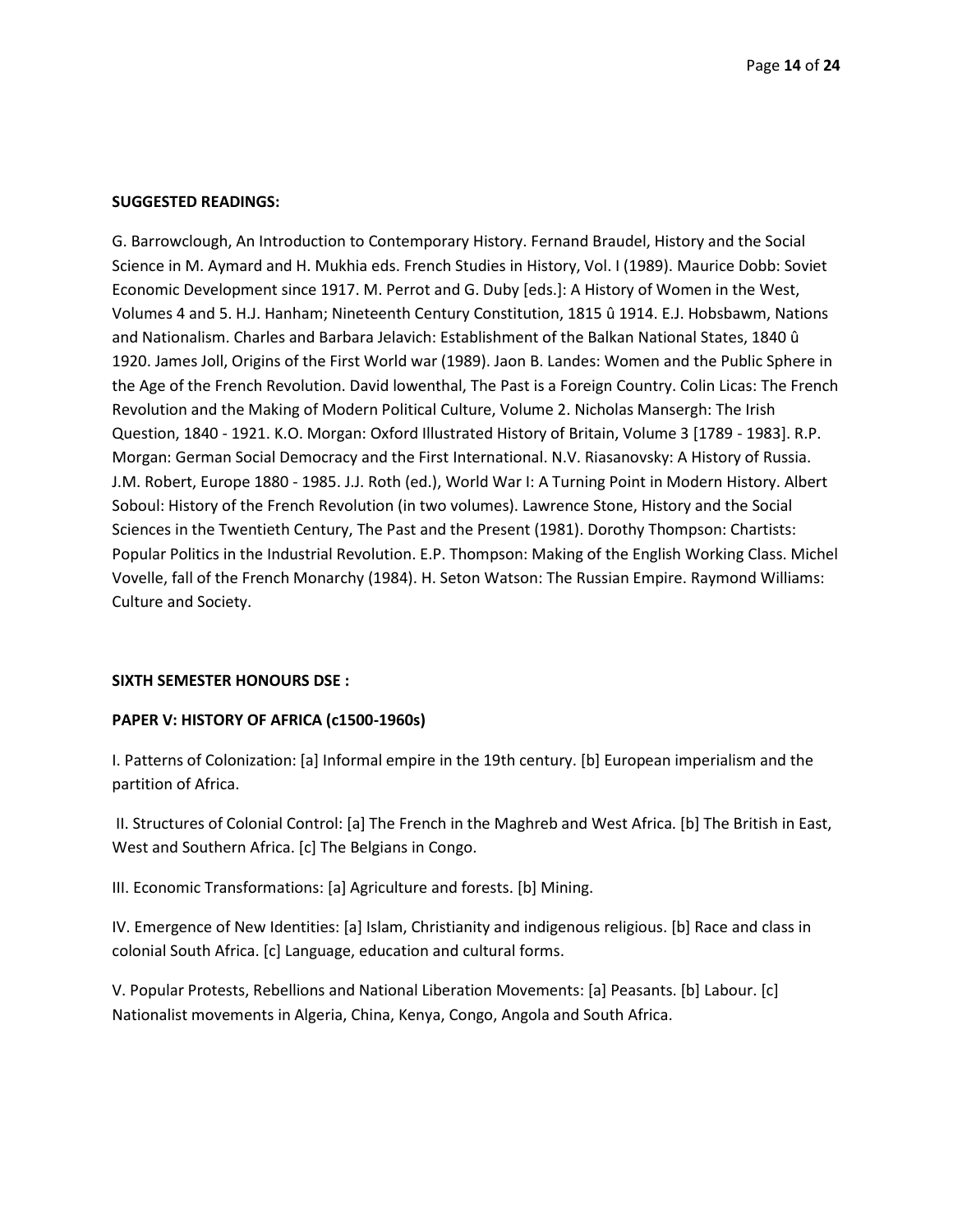# ESSENTIAL READINGS:

F. Ade Ajayi (ed.), UNESCO General History of Africa, Vol. VI (1989), relevant sections only.

Ralph Austen, African Economic History. Leslie Bethell (ed.), Cambridge History of Latin America, 10 Vols. (198 û 95), relevant Chapters.

A. Boahen (ed.), UNESCO General History of Africa, Vol. VII (1985), 43 relevant sections only. Michael Crowder (ed.), Cambridge History of Africa, Vol. VIII (1984). Basil Davidson, Africa in Modern History (1978). E. Flint (ed.), Cambridge History of Africa, Vol. V (1976), relevant sections only. Charles Gibson Frank, Capitalism and Underdevelopment in Latin America (1969). Andre Gunder Frank, Capitalism and Underdevelopment in Latin America (1969). A.G. Hopkins, An Economic History of West Africa. A. Mazrui (ed.), UNESCO General History of Africa Vol. VIII (1993), relevant sections only. Rodolfo Stavenhagen, Agrarian Problems and Peasant Movements in Latin America (1970). Bob Sutcliffe and Roger Owen (eds.), Studies in the Theory of Imperialism (1972). Rene Tana and Nicolas Spaddacini (ed.), Amerindian Images and the Legacy of Columbus (1992). A.J. Temu and B.Swai (eds.), Historians and Africanist History: A Critique (1981). Jan Vansina, Paths in the Rainforest û Toward a History of Political Tradition in Equatorial Africa (1990). Nathan Wachtel, The Vision of the Vanquished: The Spanish Conquest of Peru through Indian Eyes (1977). John Womack, Zapata and the Mexican Revolution (1972).

# **SUGGESTED READINGS**:

Martinez Alier, Haciendas, Plantations and Collective Farms (1977).

Hugo Blanco, Land or Death: The Peasant Struggles in Peru (1972).

Donald Crummy (ed.), Banditry, Rebellion and Social Protest in Africa (1986).

Johannes Fabian, Language and Colonial Power: The Appropriation of Swahili in the Former Belgian Congo, 1880 - 1938 (1989). Nancy Fariss, Maya Society under Colonial Rule (1984). 44 Bill Freund, The Making of Contemporary Africa (1984). Bill Freund, The African Worker (1989). Celso Furtado, The Economic Development of Latin America (1973). Andre Gunder Frank, Lumpen Bourgeoisie, Lumpen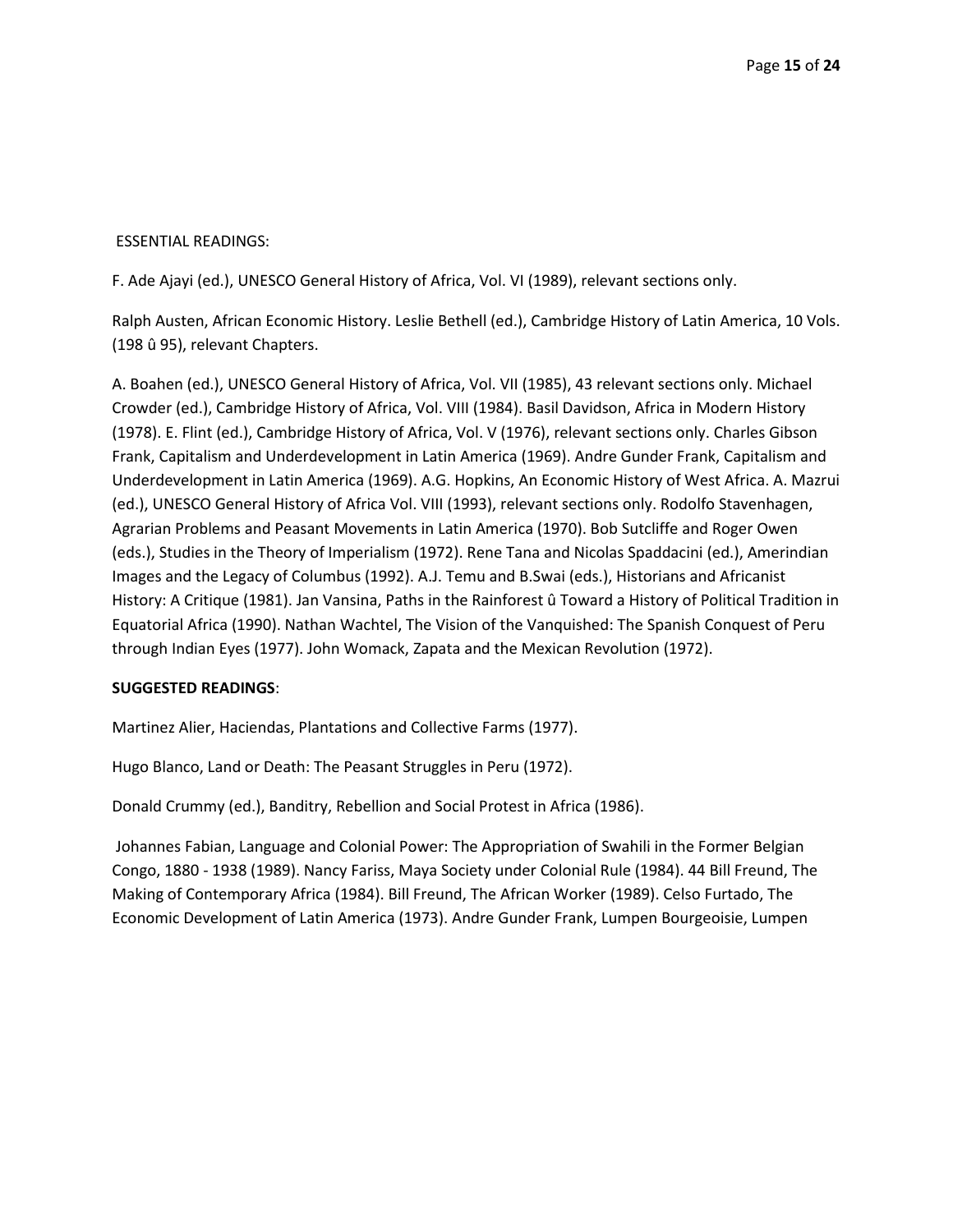Development (1972). Karen Spalding Huarachiri, An Andean Society under Inca and Spanish Rule (1984). Gerrit Huizer, Peasant Rebellion in Latin America (1973). Hill (ed.), Rethinking History and Myth : Indigenous South American Perspectives on the Past (1998). Bernard Magubane, Political Economy of Race and Class in South Africa (1979). A.D. Robert (ed.), Cambridge History of Africa, Vol. VII (1986). Teodor Shanin, Peasants and Peasant Societies, (2nd ed., 1987), relevant sections only. Endre Sik, The History of Black Africa, 2 Vols. (1966), relevant sections only. Oliver and G.N. Sanderson (ed.), Cambridge History of Africa, Vol. VI (1985), relevant sections only. Paul Sweezy and Harry Magdoff , Revolution

Counter û Revolution in Chile (1974). E.F. Penrose (ed.), European Imperialism and the Partition of Africa (1975). Michacl T. Taussig, The Devil and Commodity Fetishism in South America (1980). Robert Vicar Turrel, Capital and Labour on the Kimberley Diamond Fields, 1871 – 90 (1989). Megan Vaughan, The Story of an African Famine: Gender and Famine in Twentieth Century Malawi (1989). Eric van Young, Hacienda and Markets in 18th Century Mexico: The Rural Economy of the Guadalajara Region, 1675 û 1820 (1981).

### **HISTORY OF NORTH BENGAL - I**

Physical and Historical Geography: Physical Aspects, North Bengal in Holy Writ, the Historic Period: Gauda, Pundra and Varendri, Pundravardhana-Bhukti,

Cities in Ancient North Bengal. The Legendary Period, Early History from 326 B.C. to 320 A.D.

Rise of Gauda (320-650 A.D.): North Bengal under the Imperial Guptas, Rise of Gauda -.Sasanka. Political Disintegration after Sasanka: Kingdom of Gauda.

The Palas: Origin and Early History of the Palas, The Pala Empire, Disintegration and Temporary Revival, The End of the Pala Empire,

The Senas. Religion: Religious Thought and Practice – Brahmanical, Jainism and Buddhism. Iconography: Vaisnava, Saiva, Sakti, Surya, Miscellaneous, Jaina and Buddhist images. Architecture and Sculpture: Stupa,

Monastic and temple Architecture. Sculpture: Introduction, Kushana Affiliation, The Gupta Idiom, Paharpur, Pala and Sena Sculpture. Society: Ethnological Background, Aryanisation of North Bengal.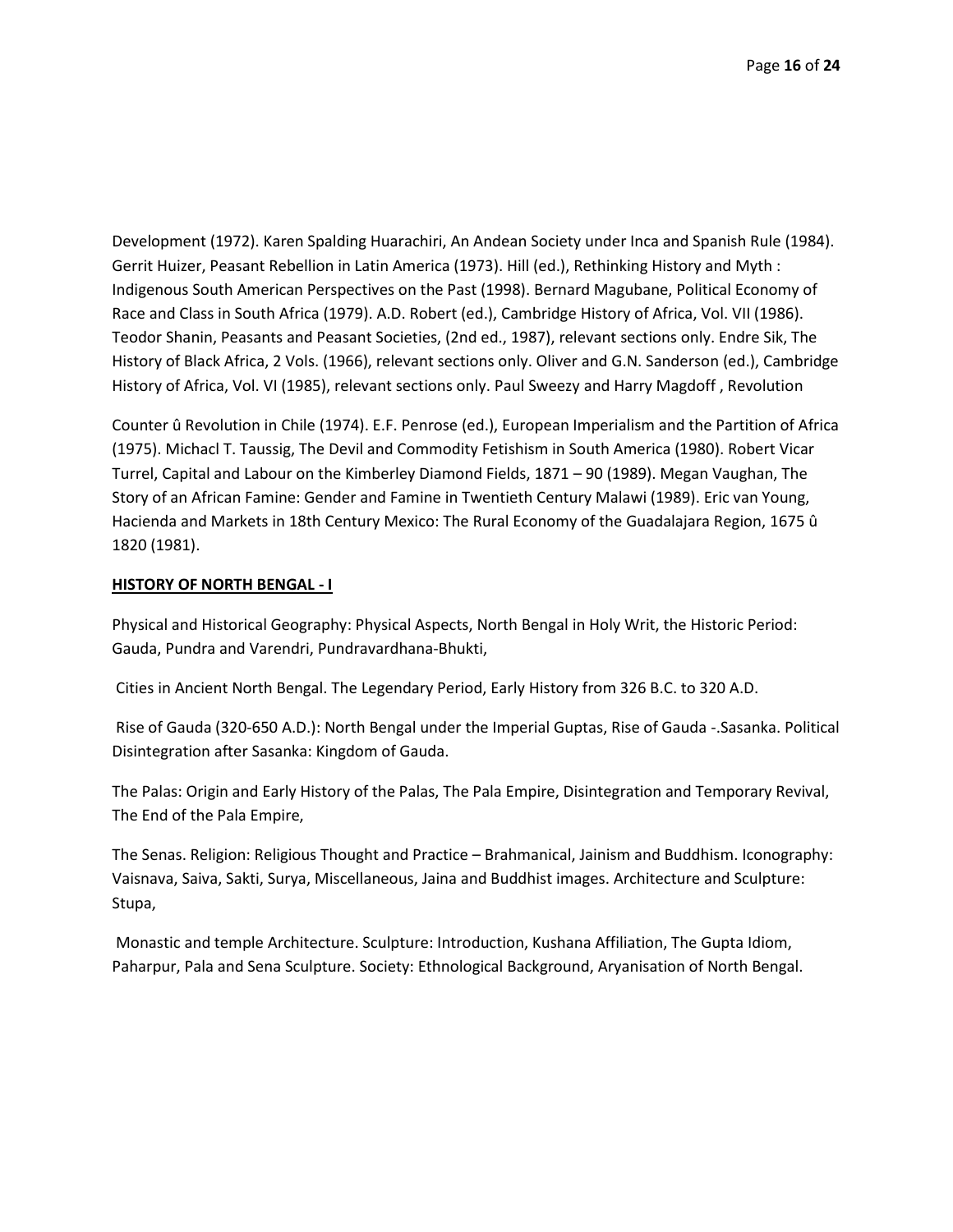Ilyas Shahi Dynasty, Dinajpur Raj: Raja Ganesha, Hindu Kings of Bengal, Hussain Shahi Dynasty, Gour-Pandua and Adina, The Mughals in north Bengal Khen Dyansty, Kamata-Koch Dynasty up to 1773.

### SUGGESTED READINGS:

R. C., Majumder (Ed.) , The Delhi Sultanate, Bharatiya Bidya Bhavan. R.C. Majumdar (Ed.), The History of Bengal, Dacca, 1943.

J.N. Sarkar, History of Bengal, Vol. 2. Ray, Niharranjan, Bangalir Itihas, Adiparva. 46 History of the Bengali People (Ancient Period), Tr. By John W. Hood, Calcutta: Orient Longman, 1994. Dinesh Chandra Sen, Brihat Banga. Rakhaldas Bandopadhyay, Bangalar Itihas, 1928. Shanara Hussian, Every Day Life in Pala Empire. D.C Sicar, Pala Juger Bangshanucharit. D.C Sicar, Sanskritik Itihaser Prasanga. Aniruddha Roy, Madhya Juger Bangla (1200-1765), 2012. Mohammad Mohar Ali, History of the Muslims of Bengal , Vol - 1, 1988 Abdul Karim, Banglar Itihas (Sultani Amol), 2007.

M.A. Rahim, Social and Cultural History of Bengal (1203-1576), Vol. 1.

Md. Akhtaruzzaman, Society and Urbanization in Medieval Bengal, Dhaka, 2009.

Mosharraf Hossain Mahasthan, Anecdote to History, 2006. Mukhlesur Rahaman, Sculpture in the Varendra Research Museum: A descriptive Catalogue, Rajshahi, 1998. Enamul Haque, Bengal Sculptures: Hindu Iconography up to c. 1250 A.D., Dhaka, 1992. Bijoy Kumar Sarkar, Sun Cult in Prachyadesa: History, Religion and Iconography, Delhi, 2010. Rajani Kanta Chakrabarty, Gouder Itihas. Khan Sahib M. Abid Ali, Memoirs of Gour and Pandua , 1931. Mukherjee,

B.N. & Bhattacharya, P. K., Early Historical Perspective of North Bengal,

Darjeeling: University of North Bengal, 1987. Choudhury, Kamal (Ed.),

Uttar Banger Itihas O Sanskriti (in Bengali), Kolkata, 2011. Anita Bagchi & Dahlia Bhattacharya, (Edited), Omnibus of North Bengal (Vol- I & II) Selected Articles. Ichhimuddin Sarkar, Aitihya o Itihase Uttarbanga, 2002. Sailen Debnath, An Unexplored History of Eastern India (650-1498), 2015. D. Nath, History of the Koch Kingdom, C. 1515-1615, 1989. Khan Choudhury Amanatullah Ahmed, Koch Biharer Itihas. Swapan Kumar Roy, Prachin Koch Biharer Sampurna Itibritta. ভাস্কর চট্টাপাধ্যায়,উটগৌড়বট**ের আতি**ত্রাত্র ত্র <sub>াং</sub>স্কৃতি, (প্রথম খণ্ড - ২০০৩), (তিিীয় খণ্ড – ২০০৫), প্প্রাট়্েত<sub>া</sub>ভ পাবত $_2$ লা@স, ক $_2$ কািা রুপশ্রী চট্টাপাধ্যায়, প্যৌট**ের ঐতি@াত**ত্রক ভূ টগা *-*ঃ প্রাক মধ্যযুগ, ফামসা পক. এ এম. কত্রকাতিা, ১৯৯৯ াক্ষয় কুমার মমএ, পগৌট্রের কথা, াতাত্র্যিটাত্রাক, কাকাতিা, ১৩৯০ বোব্দ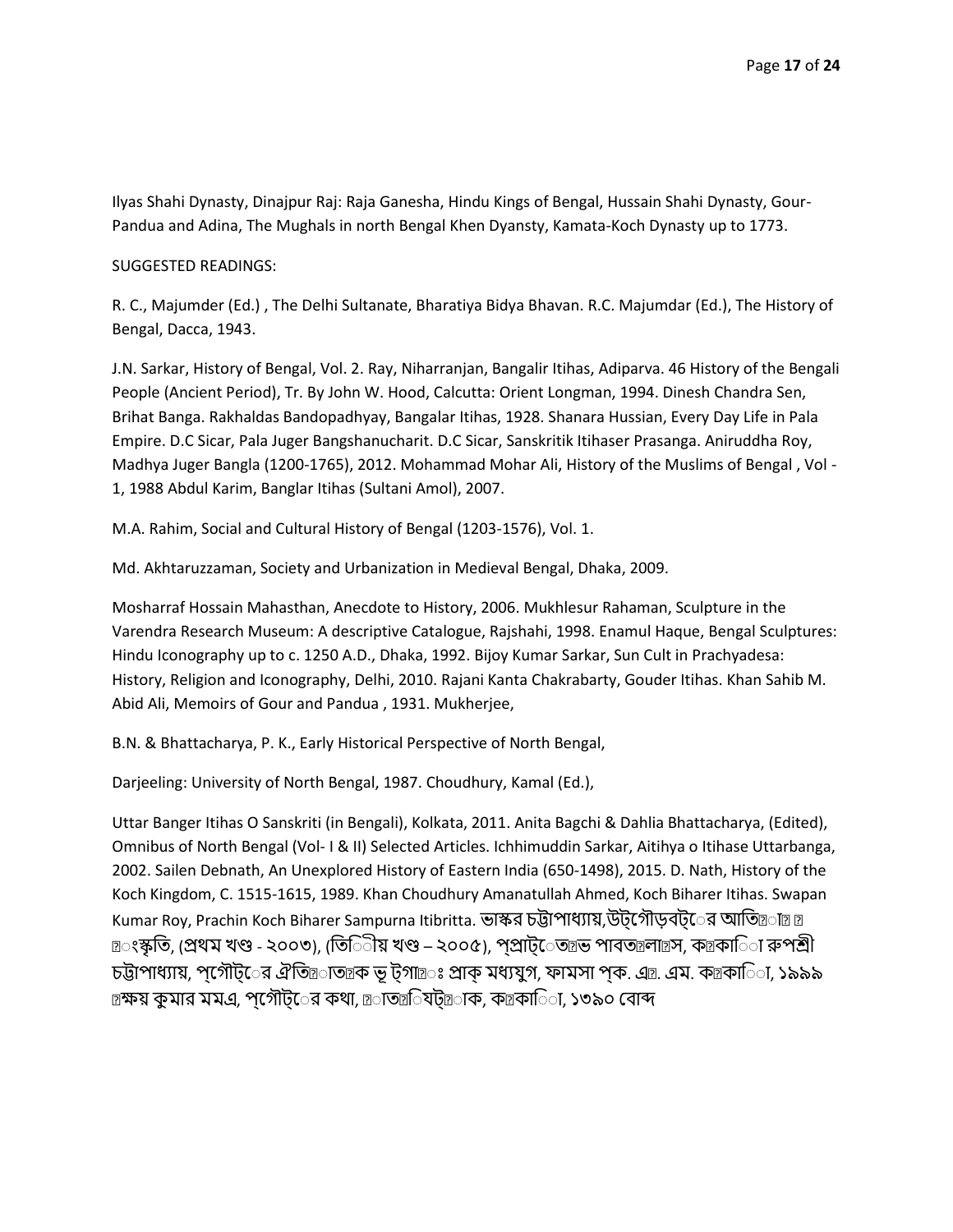# **HISTORY OF LATIN AMERICA (c. 1500-1960s)**

I. Conquest of America and its Repercussions, with special reference to Mexico and Peru.

II.[a] Economic Transformations: [a] Mining. [b] Trade. [c] Agriculture and forests.

III. Social Transformation: [a] Decimation of indigenous peoples. [b] Demographic changes. [c] Emergence of new social classes.

IV. Transformations: [a] Christianity and indigenous religions. [b] Mestizo cultures.

V. Bolivar's Vision and the Emergence of New States in the first half of the 19th Century.

VI. Assertion of the U.S. Hegemony in the Twentieth Century.

# **ESSENTIAL READINGS:**

F. Ade Ajayi (ed.), UNESCO General History of Africa, Vol. VI, 1989, relevant sections only.

Ralph Austen, African Economic History.

Leslie Bethell, ed., Cambridge History of Latin America, 10Vols.1984-95, relevant chapters.

Boahen, ed., Cambridge History of Latin America, 10 Vol. VII, 1985, relevant sections only. Michael Crowder, ed., Cambridge History of Africa, Vol. VIII, 1984 Basil Davidson, Africa in Modern History (1978) 48 E. Flint (ed.), Cambridge History of Africa, Vol. V,1976, relevant sections only. Charles Gibson, The Aztecs under Spanish Rule, 1964. Andre Gunder Frank, Capitalism and Underdevelopment in Latin America, 1969. A.G. Hopkins, An Economic History of West Africa. A. Mazrui (ed.), UNESCO General History of Africa, Vol. VIII, 1993, relevant sections only. Rudolfo Stavenhagen, Agrarian Problems and Peasant Movements in Latin America, 1970. Bob Sutcliffe and Roger Owen, eds., Studies in the Theory of Imperialism, 1972. Rene Tana and Nicolas Spadacini, ed., Amerindian Images and the Legacy of Columbus (1992). A.J. Temu and B. Swai, eds., Historians and Africanist History: A Critique, 1981. Jan Vansina, Paths in the Rainforest û Toward a History of Political Tradition in Equatorial Africa, 1990. Nathan Wachtel, The Vision of the Vanquished: The Spanish Conquest of Peru through Indian Eyes, 1977. John Womack, Zapata and the Mexican Revolution, 1972.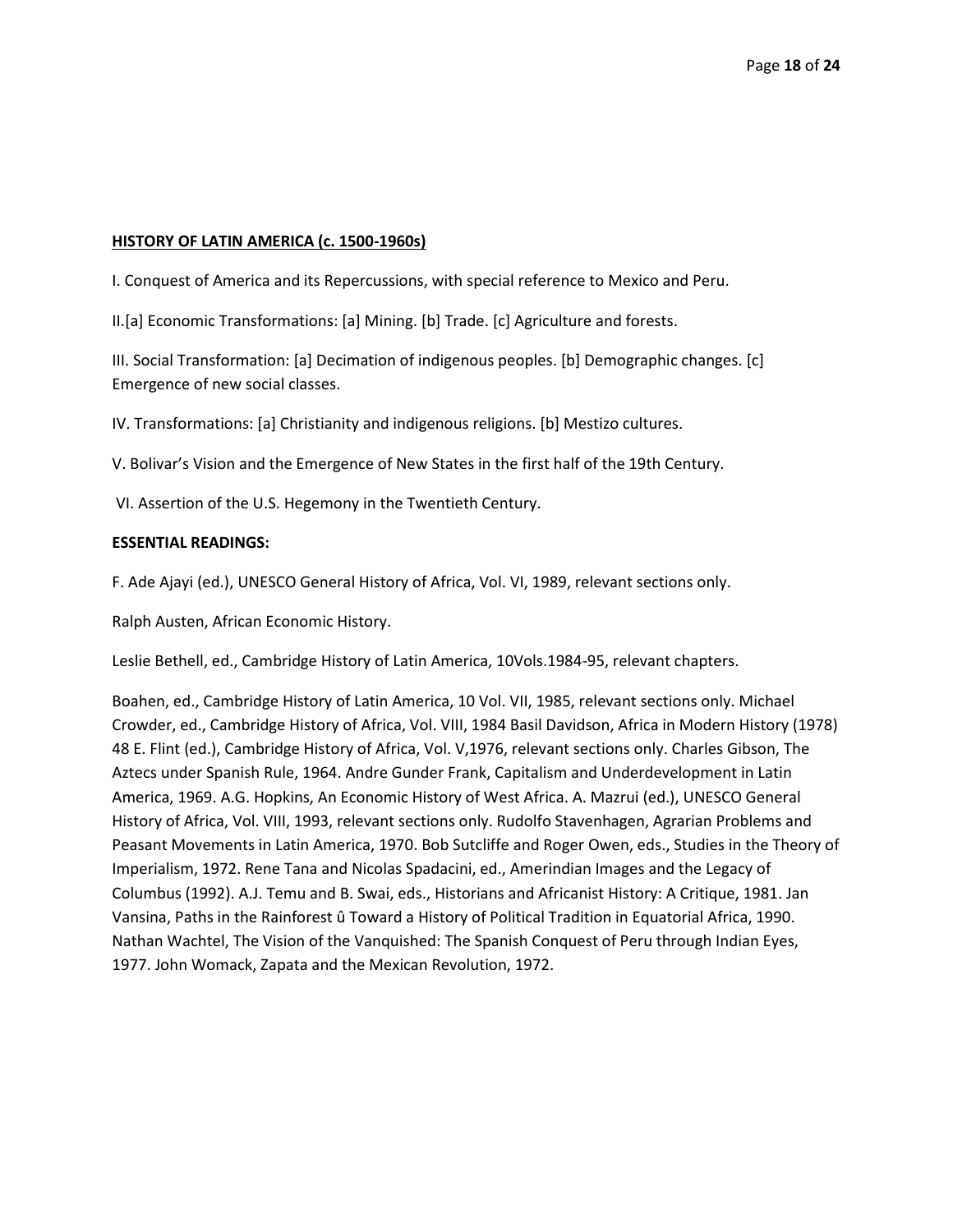#### **SUGGESTED READINGS:**

Martinez Alier, Haciendas, Plantations and Collective Farms (1977). Hugo Blanco, Land or Death: The Peasant Struggles in Peru (1972). Donald Crummy (ed.), Banditry, Rebellion and Social Protest in Africa (1986). Johannes Fabian, Language and Colonial Power: The Appropriation of Swahili in the Former Belgian Congo, 1880 û 1938 (1989). Nancy Fariss, Maya Society under Colonial Rule (1984). Bill Freund, The Making of Contemporary Africa (1984). Bill Freund, The African Worker (1989). Celso Furtado, The Economic Development of Latin America (1973). Andre Gunder Frank, Lumpen Bourgeoisie, Lumpen Development (1972). 49 Karen Spalding Huarachiri, An Andean Society under Inca and Spanish Rule (1984). Gerrit Huizer, Peasant Rebellion in Latin America (1973). Hill (ed.), Rethinking History and Myth: Indigenous South American Perspectives on the Past (1998). Bernard Magubane, Political Economy of Race and Class in South Africa (1979). A.D. Robert (ed.), Cambridge History of Africa, Vol. VII (1986). Teodor Shanin, Peasants and Peasant Societies, (2nd ed., 1987), relevant sections only. Endre Sik, The History of Black Africa, 2 Vols. (1966), relevant sections only. Oliver and G.N. Sanderson (ed.), Cambridge History of Africa, Vol. VI (1985), relevant sections only. Paul Sweezy and Harry Magdoff, Revolutions and Counter Revolution in Chile (1974). E.F. Penrose (ed.), European Imperialism and the Partition of Africa (1975). Michacl T. Taussig, The Devil and Commodity Fetishism in South America (1980). Robert Vicar Turrel, Capital and Labour on the Kimberley Diamond Fields, 1871 û 90 (1989). Megan Vaughan, The Story of an African Famine: Gender and Famine in Twentieth Century Malawi (1989). Eric van Young, Hacienda and Markets in 18th Century Mexico: The Rural Economy of the Guadalajara Region, 1675 - 1820 (1981).

#### **HISTORY OF NORTH BENGAL - II**

Conquest and expansion of British rule in North Bengal.

Growth of District towns, Hill stations and process of urbanization.

Expansion of economy: commercialization of agriculture (Tobbacco, Jute and Rice), plantation economy, trade and commerce, Trade, Transport and Communication; Land Revenue System of North Bengal.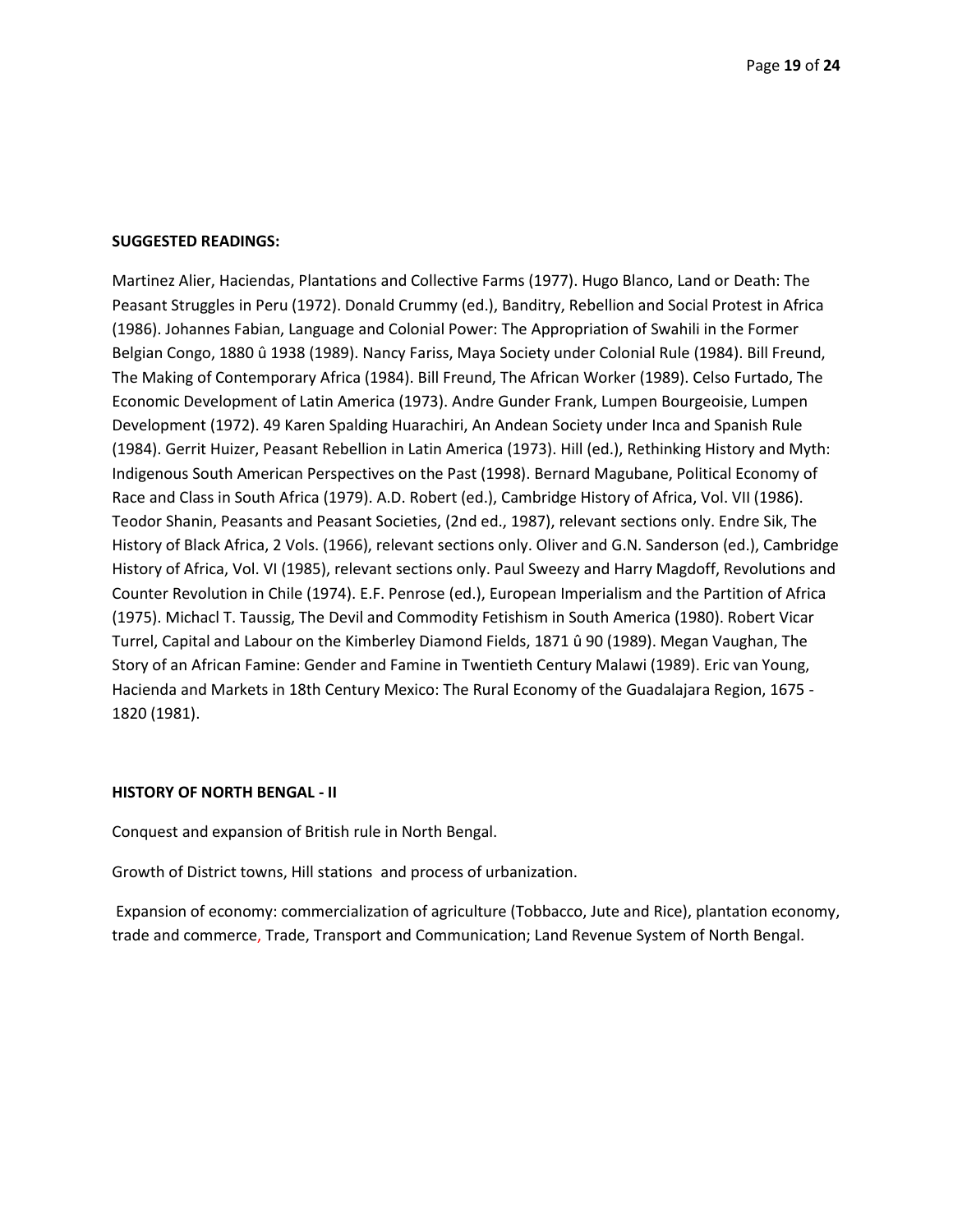Demographic changes till the end of colonial rule, Business Community (European and Indian) People's participation in the anti-colonial movement in the districts of North Bengal, Swadeshi Movement, Quit India Movement.

Peasant movements with special reference to Sannyasi-Fakir, Indigo, Santhal (Jitu Santhal) and Tebhaga Movement.

Caste movements with special emphasis on Rajbanshi Khatriya Movement and role of Rai Saheb Panchanan Barma.

Merger of Cooch Behar after Indian independence.

# **SUGGESTED READINGS:**

R. C. Majumdar, History of Bengal (Modern Age), 1978.

Sujit Ghosh, Colonial Economy in North Bengal: 1833-1933,

Paschimbanga Anchalik Itihas O Loksanskriti Charcha Kendra , Kolkata, 2016

Arabinda Kar Edited – Kirat Bhumi, Jalpaiguri Zila Sankha (Part – I, Part – II),

Uttar Sarani Sahitya Chakra, Jalpaiguri, 1997 & 2005 Partha Pratim Mallick Edited – Charka, Uttarbanga Bharat Charo Andalon Bishes Sankha, Kolkata, 2018.

Subhajyoti Ray, Transformations on the Bengal Frontier, Routledge Curzon, Landon, 2002.

Ranajit Das Gupta, Economy, Society and Politics in Bengal:Jalpaiguri, 1869- 1947, Oxford, New Delhi, 1992.

Swaraj Basu, Dynamics of a Caste Movement: The Rajbansis of North Bengal, 1910-1947,

Monohar, Delhi, 2003. Sugata Bose, Agrarian Bengal: Economy, Social Structure and Politics 1919-1947, CUP, 1986.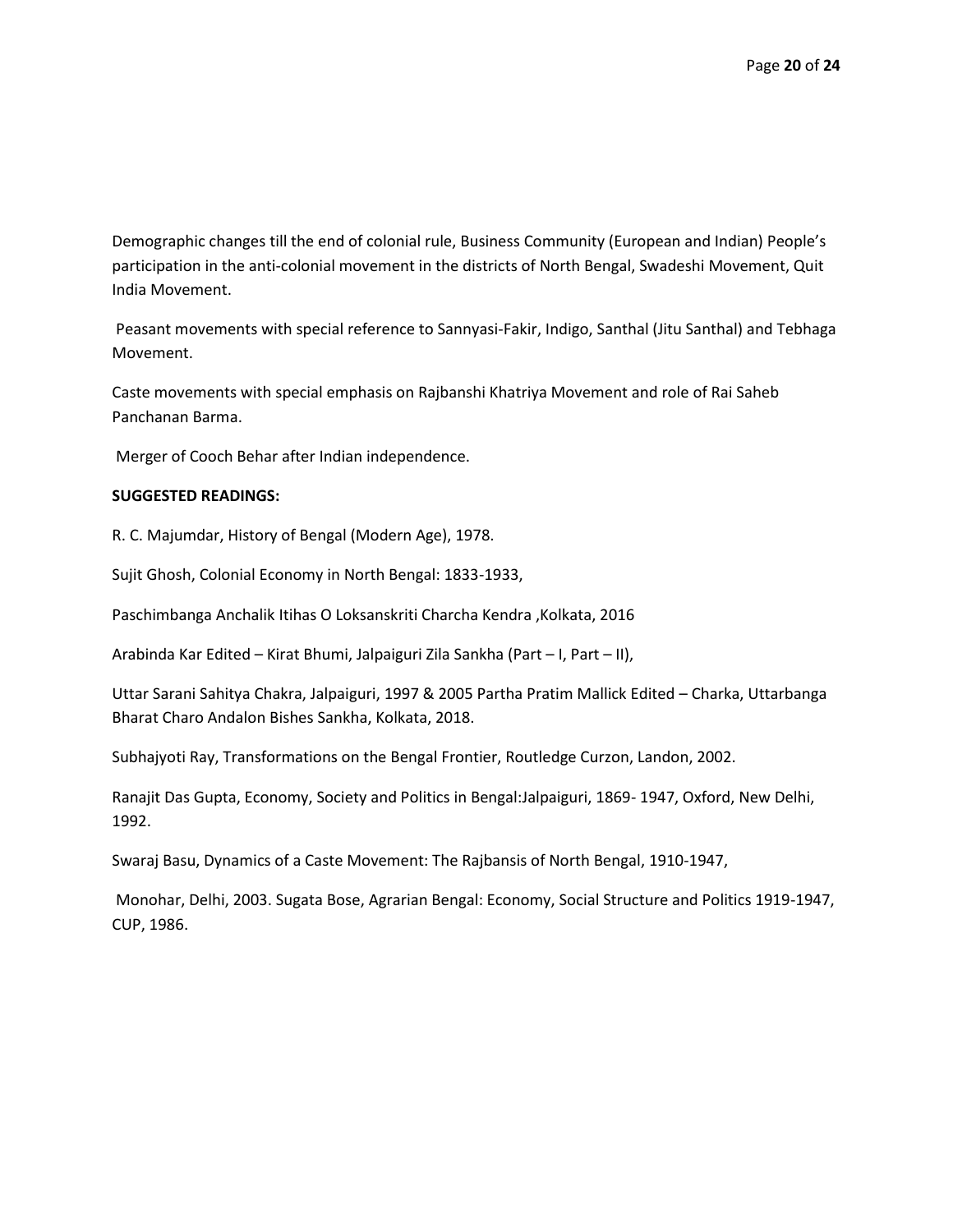Manas Dasgupta, Economic History of North Bengal, University of North Bengal, Siliguri, 2010.

S.C. Ghosal (ed.) A History of Cooch Bihar, Cooch Bihar State Press, 1942.

B.C.Ghosh, The Development of Tea History in The District of Jalpaigiri 1869- 1968, Newmans Printers, Kalkata, 1970.

Charu Chandra Sanyal, The Rajbansis of North Bengal,

The Asiatic Society, Kolkata, 2002. B. P. Misra,

The Sannyasi Rebellion: The Sociology and Economics of a Conflicts in Sub-Himalayan Bengal, University of North Bengal, 1985. Sarit Kumar Bhoumik, Tebhaga Movements in Dooars, EPW, Vol- XXI, 1986. W.W. Hunter, A Statistical Account of Bengal Vol. X, Turner & Co. Landon, 1876. E.C. Dozey, A Concise History of Darjeeling Since 1835, N.L. Publishers, Siliguri, 2011 (reprint). Sailen Debnath, Social and Political Tensio, in North Bengal. Atis Dasgupta, The Fakir and Sannyasi Uprisings , Calcutta 1992. Ashok, Gangopaghyay, Banglar Cha Shilpo o Sromik Abostha. Rup Kumar Barman, From Tribalism to State: Reflections on the Emergence of Koch kingdom. Kamalesh Goswami, Bidroho o Andolone Uttarbanga. Malay Sankar Bhattacharya, Studies in Microhistory: Political Movements in some parts of India and Bangladesh (1857-1947). 52 Dipak Kumar Roy, Manishi Panchanan Barmar Analochita Adhyay. Upendra Nath Barman, Panchanan Barmar Jibancharit. Also English translation by Binay Barman. ূতজি পঘাত্র, ঊতিল ূ তবল লিটকর উত্তরবট**ের ূথসনিতিক জীবিধ**ারা <u>n</u> ূ যাতিয প্রবন্ধ, তরো সাত্রাতভস ূ, কত্রকাতিা, ২০১৫ শ্রীত্রতরট্মাত্রতি লাতিযাত্র, দারতজতত্রট্রের আতিত্রতাত্র, ত্রম্পাদাি - আছামুদ্দীতি ত্ররকার, তমএম, কন্ত্রকািা, ২০০৫। ূসারি দান্ত, ন্ত্রতবভক্ত বাংত্রবার কৃত্রক ূংোম, িক্ষএ, কন্ত্রকারিা, ২০১২। তিন্দট্যাপাত্র পঘাত্র এবং তিীত্রতংশু প্লখর দাত্র, উত্তরবটতের আতিত্রতাত্র ন্যাজ, দীপাতত্র পাবতত্রলাত্রস, তলত<sub>এ</sub>গুতড়, ২০০৯। অিন্দট্গাপা<sub>এ</sub> প্ঘাত্র এবং িীত্রারংশু প্লখর দাত্র (ত্রম্পাদাি) , ত্র**িযাত্রী পৃথ**ট্ক তারপাতা তবট্রা : প্রাতে উত্তরবে, ত্রংটুদি, মাত্রদা, ২০১১। অিন্দটগাপা প্র পঘাত্র, উত্তরবে িাটমর ত্রন্ধাট**ি**, এি. এn. পাবতnলান্ত্রস, তলতন্তগুতড়, ২০০৬। শ্রী তিমসন্ত্রচন্দ্র পচৌধ**ুরী, রায়কি বংল n তিতা**াঁত াটদর রাটজযর ূংতক্ষপ্ত তববরণ, উত্তরবে আতি াত্র পতর $_2$ দ, জ্রূপাআগুতড়, ২০০৫।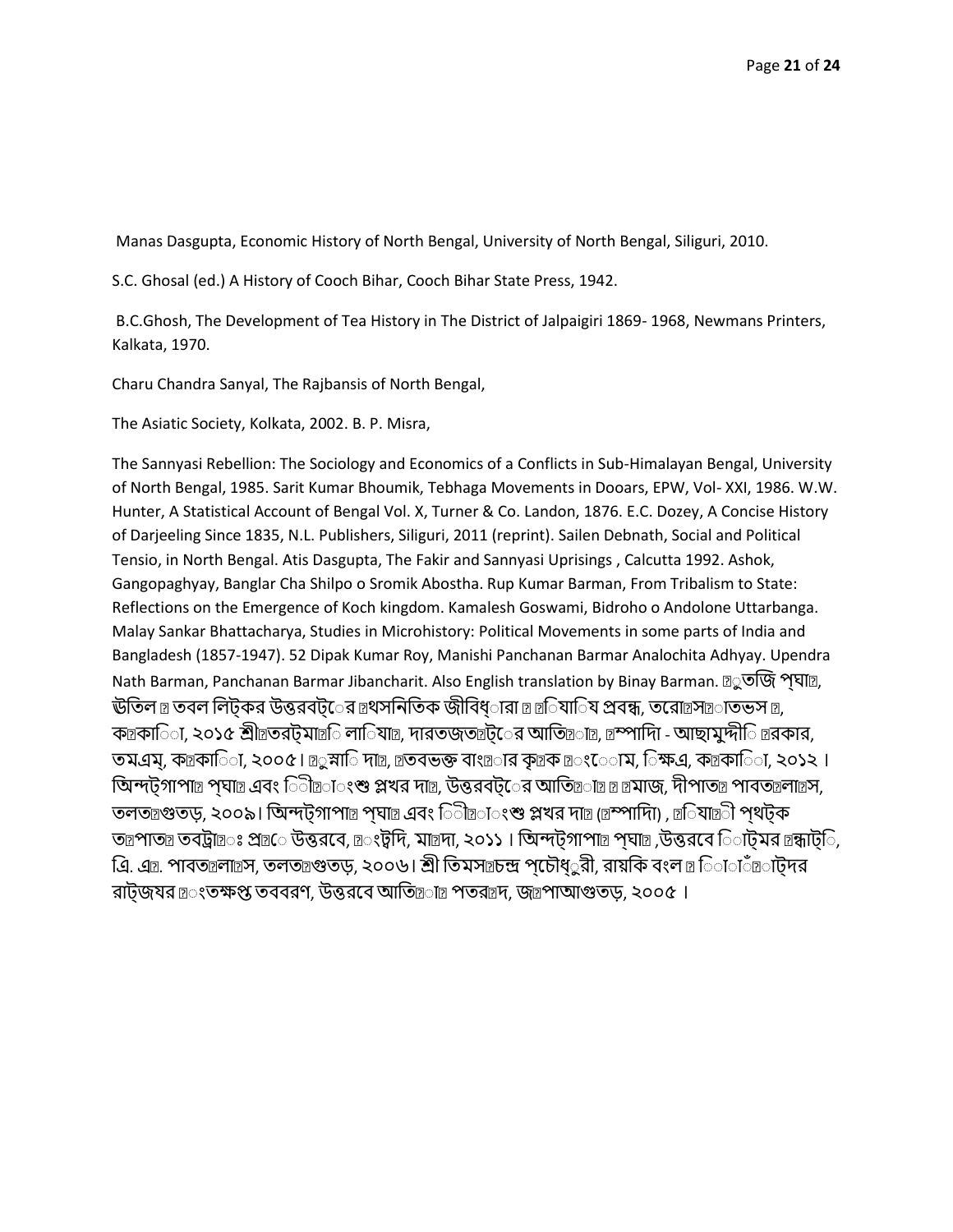আন্দ্রিিৎ চক্রতব ুভািল গুপ্ত, িতদািপুর, ১৭৫৭-১৯৪৭, ককাত া, ২০১৪। ধ্্ত ঞ্জয় রায়, তদািজপুর পজ্ঞার আতি াত্র, পক.তপ. বাগতচ., কত্রকা $\odot$ া, ২০০৬। ধ $\odot$ ঞ্জয় রায় (ম্রম্পাতদি) , উত্তরবট**ের অতদয়ার তবট্রা**ত্র প**িভাগা অটন্দাত্র**ি, বাট্রন্দ্র তাতত্রব্রি পতরত্রদ,মাত্রদা, ১৯৯৪। মত্রয় লঙ্কর ভটাচাযসমা¤দ¤ চচস া, বীেয় প্রকালক, মাদ্রদা, ২০১১ ¤তজট**িল ভটাচাযস(**ম্রুম্পাতদি) , মধ**ুপণী**, তবট্ল প্র প্রকাচতব $\text{m}$ ার প্রজ্ঞা ন $\text{m}$ ংখযা, ১৯৯০।  $\text{m}$ তজট্ $\text{m}$ ল ভটাচাযস( $\text{m}$ ম্পাতদি) ,মধ্ $\infty$ পণী, তবট্ল $\text{m}$ জাপাআগুতড় প্জাতা াংখযা, ১৯৮৭। াতজট্টিল ভটাচাযস(াস্পাতদি), মধ্ুপণী, পতিম তদািজপুর প্জ্ঞা া:ংখযা, ১৩৯৯ বো। ূতজট্ট ল ভটাচাযস(ম্রম্পাতদি) ,মধ্ুপণী, তবট্ল দাতজস ত ং প্জ্ঞা াতংখযা, ১৯... আছামুদ্দীি ারকার (াম্পাদাি),ঐতিট্ায া আতি াট্য উত্তরবে, অাাম, ২০০২। চারুচন্দ্র া বাত্রী, জন্ত্রপাআগুতড় পজ্জনা লি-বাতন্ত্রসকী স্মারক েন্থ ১৮৬৯-১৯৬৮, জন্ত্রপাআগুতড়

# **SIXTH SEMESTER DSE**:

# **SOCIETY &ECONOMY OF MODERN EUROPE: 15TH – 18 CENTURY**

I. European Reformation: Genesis, nature & Impact.

II. Economic developments of the sixteenth century; Shift of economic balance from the Mediterranean to the Atlantic.

III. Transition from Feudalism to Capitalism: Industrial Revolution in England

**REFERENCES**: P S Gupta, Aadhunik Paschim Ka Uday, Delhi.

J H Plumb, The Pelican Book of the Renaissance, Penguin, 1982.

G. R. Elton, Reformation Europe 1517, 1559, Wiley, 1999.

Ralph Davis, The Rise of the Atlantic Economies, New York, 1973.

Arvind Sinha, Europe in Transition, Delhi, 2010 (also in Hindi).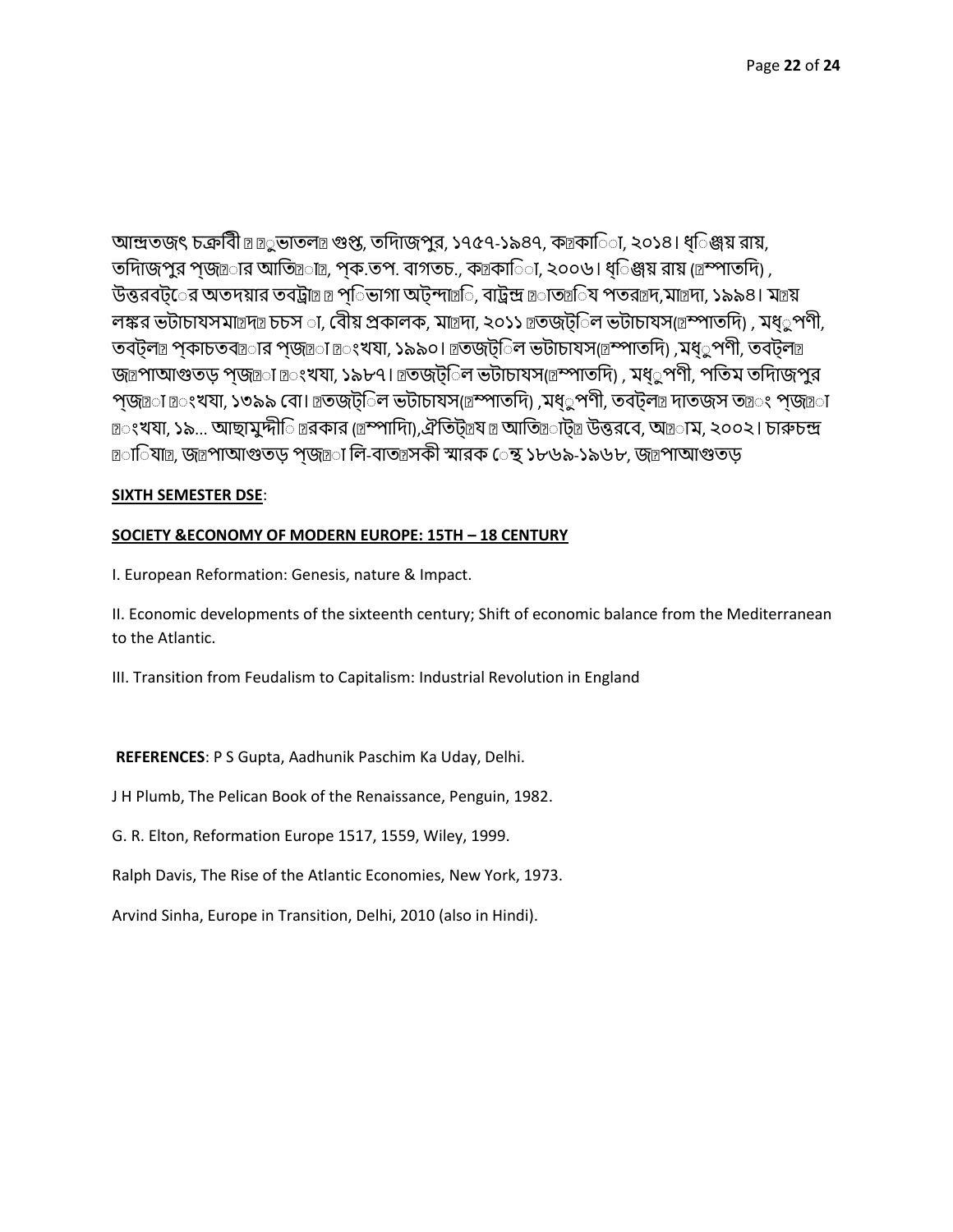Rodney Hilton, The Transition from Feudalism to Capitalism, Delhi, 2006.

Fernand Braudel, Civilization and Capitalism, Vols. I, II, III, California, 1992.

Butterfield, Herbert, The origins of modern science.Vol. 90507. Free Press, 1997.

#### **HISTORY OF NORTH BENGAL – II**

Conquest and expansion of British rule in North Bengal.

Growth of District towns, Hill stations and process of urbanization.

Expansion of economy: commercialization of agriculture (Tobbacco, Jute and Rice), plantation economy, trade and commerce.

Land Revenue System of North Bengal. Demographic changes till the end of colonial rule.

People's participation in the anti-colonial movement in the districts of North Bengal, Swadeshi Movement, Quit India Movement.

Peasant movements with special reference to Sannyasi-Fakir, Indigo, Santhal (Jitu Santhal) and Tebhaga Movement.

Caste movements with special emphasis on Rajbanshi Khatriya Movement and role of Rai Saheb Panchanan Barma.

Merger of Cooch Behar after Indian independence.

**SUGGESTED READINGS**: R. C. Majumdar, History of Bengal (Modern Age), 1978. Subhajyoti Ray, Transformations on the Bengal Frontier, Routledge, London, 2002. 80 Ranajit Das Gupta, Economy, Society and Politics in Bengal:Jalpaiguri, 1869- 1947, Oxford, New Delhi, 1992. Swaraj Basu, Dynamics of a Caste Movement: The Rajbansis of North Bengal, 1910-1947, Monohar, Delhi, 2003. Sugata Bose, Agrarian Bengal: Economy, Social Structure and Politics 1919-1947, CUP, 1986. Manas Dasgupta, Economic History of North Bengal, University of North Bengal, Siliguri, 2010. S.C. Ghosal (ed.), A History of Cooch Bihar, Cooch Bihar State Press, 1942. B.C. Ghosh, The Development of Tea History in The